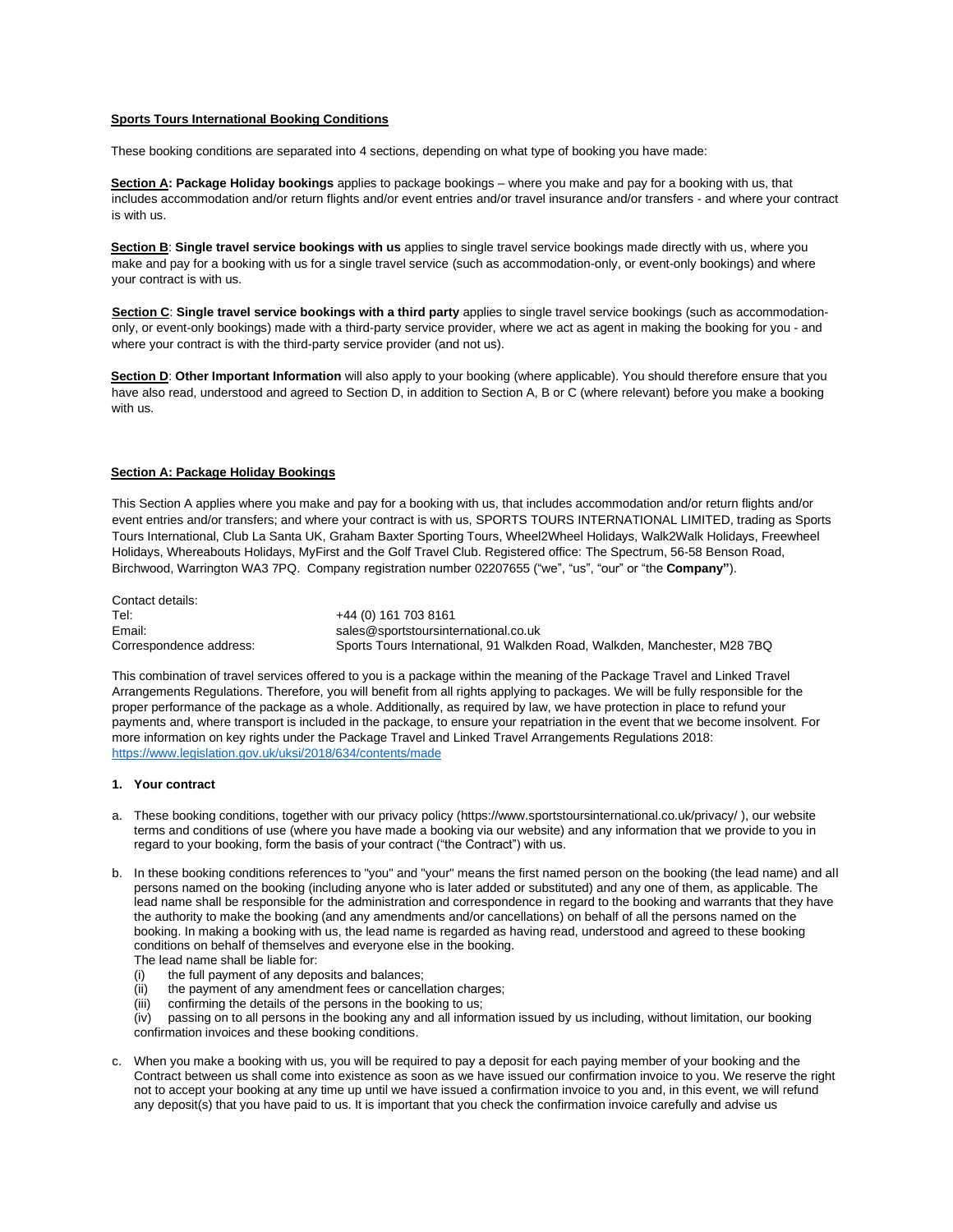immediately of any incorrect or incomplete information. Please ensure that names on the booking are exactly as stated in the relevant passport.

- d. It is a condition of your Contract with us that you and all members of your party are adequately insured from the date that you make your booking with us. You must be satisfied that your insurance fully covers all your personal requirements including, without limitation, full Covid-19 cover, personal belongings, any pre-existing medical conditions, cancellation charges, medical expenses and repatriation costs in the event of accident or illness.
- e. If you or any member of your booking has any specific medical condition, disability or reduced mobility which may affect your chosen travel arrangements then you should provide us with full details at the time of booking and before we issue our booking confirmation to you, so that we can advise as to any suitability or otherwise of your chosen travel arrangements. The lead name on the booking must also promptly update us of any changes that may occur after booking but prior to departure. If we reasonably feel unable to properly accommodate the particular needs of the person concerned, we must reserve the right to inform you of this.
- f. Any special requests must be advised to us at the time of booking. Whilst every effort will be made to arrange any reasonable special requests, we cannot guarantee that they will be fulfilled and any failure to arrange a special request on our part shall not be deemed as being a breach of our Contract with you. In particular, special requests such as low floor, sea views, etc. are not able to be guaranteed unless you have specifically booked the type of room in question. We reserve the right to decline any booking that is conditional upon any special request being met.

# **2. IMPORTANT: What is not included in your booking. This is not an exhaustive list.**

- a. Event entry if you have booked to attend an event through us, this will be shown in your individual tour itinerary and will be subject to the separate terms and conditions agreed by you at the time of booking.
- b. Travel insurance.
- c. Insurance cover for any of your possessions including, but not limited to, any sports equipment you take with you on your holiday.
- d. Subject to clause 18, any excursions, events or other tours/activities that you may choose to book or pay for whilst you are on holiday, or with a third party before you travel, do not form part of are not part of your Contract with package holiday provided by us.
- e. The cost of any required visas and passports.
- f. Local tourist taxes levied in destination
- g. Cots and food for infants under 2 years of age.

### **3. Paying for Your holiday**

- a. When you make your booking you must pay a deposit of at least £100 per person plus the cost of any non --refundable travel services such as airline seats and/or event entry fees that are required to be paid in full at the time of booking. Any such travel services will be clearly stated at the time of booking. The balance of the total price of your travel arrangements must be paid at least 12 weeks before your departure date, unless otherwise stated on your booking confirmation invoice. If the deposit and/or balance is not paid in time, we reserve the right to cancel your travel arrangements and retain your deposit.
- b. If you make a booking with us within 12 weeks of departure, the full balance will be payable at the time of making your booking.
- c. We reserve the right to alter the prices of any of the unsold holidays shown on our website. You will be advised of the current price of the holiday that you wish to book at the time of booking or before we issue our booking confirmation invoice to you.

### **4. If You Cancel Your Booking**

If you wish to cancel your booking after we have issued a confirmation invoice to you, the lead name on the booking or your travel agent, on your behalf, must inform us in writing as soon as possible and the effective date of any change shall be the date that we receive written notification from you or your travel agent. Since we incur costs in cancelling your travel arrangements, you will have to pay the applicable cancellation charges as follows: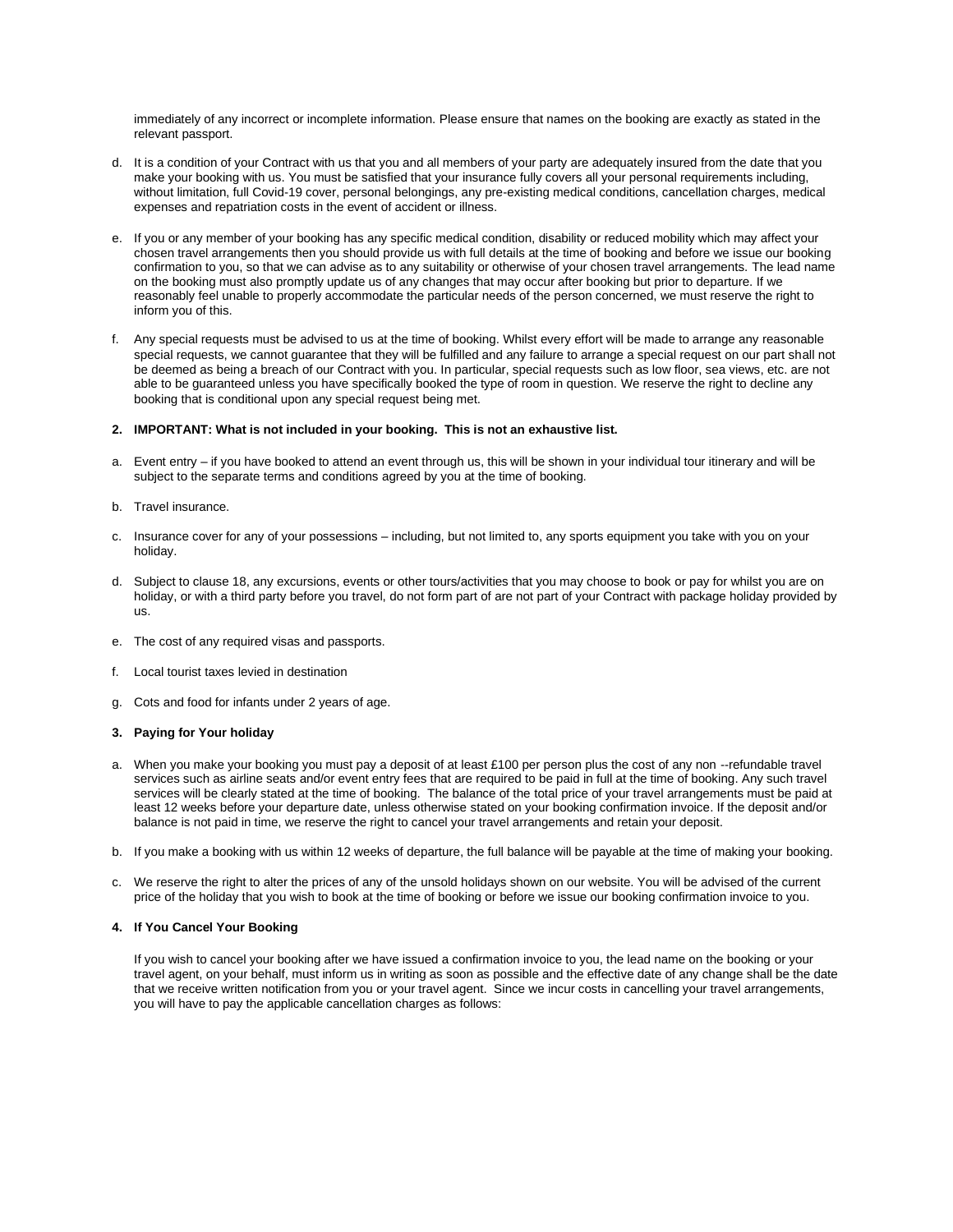| Period before departure<br>in which you notify us | <b>Cancellation charge</b>                                                                 |
|---------------------------------------------------|--------------------------------------------------------------------------------------------|
| More than 84 days                                 | Deposit (together with any non-refundable costs which<br>are incurred by us)               |
| $84 - 57$ days                                    | 50% of holiday cost (together with any non-refundable<br>costs which are incurred by us)   |
| $56 - 29$ days                                    | 70% of holiday cost (together with any non-refundable<br>costs which are incurred by us)   |
| $28 - 15$ davs                                    | 90% of holiday cost (together with any non-refundable<br>costs which are incurred by us)   |
| Less than 15 days                                 | 100% of holiday cost (together with any non-<br>refundable costs which are incurred by us) |

Note: If the reason for your cancellation is covered under the terms of your insurance policy, you may be able to reclaim these charges.

For flight-inclusive bookings, you must also pay any cancellation charges levied by the airline concerned. As most airlines do not permit name changes after tickets have been issued, for any reason, these charges are likely to be the full cost of the flight(s). Some elements of your booking (e.g., transfers, excursions, upgrades, etc.) may also not be refundable.

# **5. If You Change Your Booking**

If, after our confirmation invoice has been issued, you wish to change your travel arrangements in any way, for example your chosen departure date or accommodation, the lead name on the booking must inform us in writing as soon as possible and the effective date of any change shall be the date that we receive written notification from you. Whilst we will do our utmost to make the requested changes to your booking, it may not always be possible to do so. Where we can make the requested changes, you will be required to pay an administration charge of £50 per booking, in addition to any further costs or charges that we incur (whether from our suppliers or otherwise) in making the alteration to your booking. You should be aware that these costs could increase the closer to the departure date that changes are made and you should therefore contact us as soon as possible.

**Note**: Certain travel arrangements may not be changeable after a reservation has been made and any alteration request could incur a cancellation charge of up to 100% of that part of the arrangements.

If the number of people on a booking changes, the holiday price will be recalculated on the basis of the amended party size and you will need to pay any difference in the holiday price. Note: any resulting increase in the holiday price per person is not a cancellation charge. Cancellation fees will also be payable in regard to the people who have cancelled their place in the booking and if a cancellation brings the total number of people in the booking below the minimum number required to qualify for any discount in price or a concession for any accompanying adults, the total price and concessions may be adjusted accordingly.

For trips to Club La Santa, we may be able to change the date of your apartment booking to another date, but this may incur charges, both in terms of amendment fees and any difference in the price of the apartment between the initial booking and the new booking dates. Subject to availability, departure date changes to existing Club La Santa bookings can only be made once in any calendar year and cannot be changed to a date more than 12 months after the initial date of travel which was booked.

You can transfer a booking to another person, who satisfies all the conditions that apply to the booking, by the lead name giving us notice in writing as soon as possible and in any event no later than 7 days before your departure. Both the previous person in the booking and the person to whom the booking is being transferred to will be responsible for paying all costs and charges we incur in making the transfer. For flight inclusive bookings, most airlines do not permit name changes after tickets have been issued for any reason, therefore you may have to pay the full cost of an alternative flight (where available) if you wish to transfer a flight seat after your booking has been confirmed.

# **6. If We Cancel Your Booking**

We reserve the right to cancel your booking, however, we will not cancel less than 4 weeks before your departure date, except for unavoidable and extraordinary circumstances, or failure by you to pay the final balance, or because the minimum number required for the package to go ahead has not been reached.

Unavoidable and extraordinary circumstances means a situation beyond our control, the consequences of which could not have been avoided even if all reasonable measures had been taken. The minimum number required for the booking to go ahead will be provided to you at the time of booking (as well as with the holiday description), along with the time limit for us to tell you if the package has to be cancelled due to the required minimum numbers not being reached.

If your booking is cancelled you can either have a refund of all monies paid or accept an alternative booking of comparable standard from us, if we are able to offer one (we will refund any price difference if the alternative is of a lower value).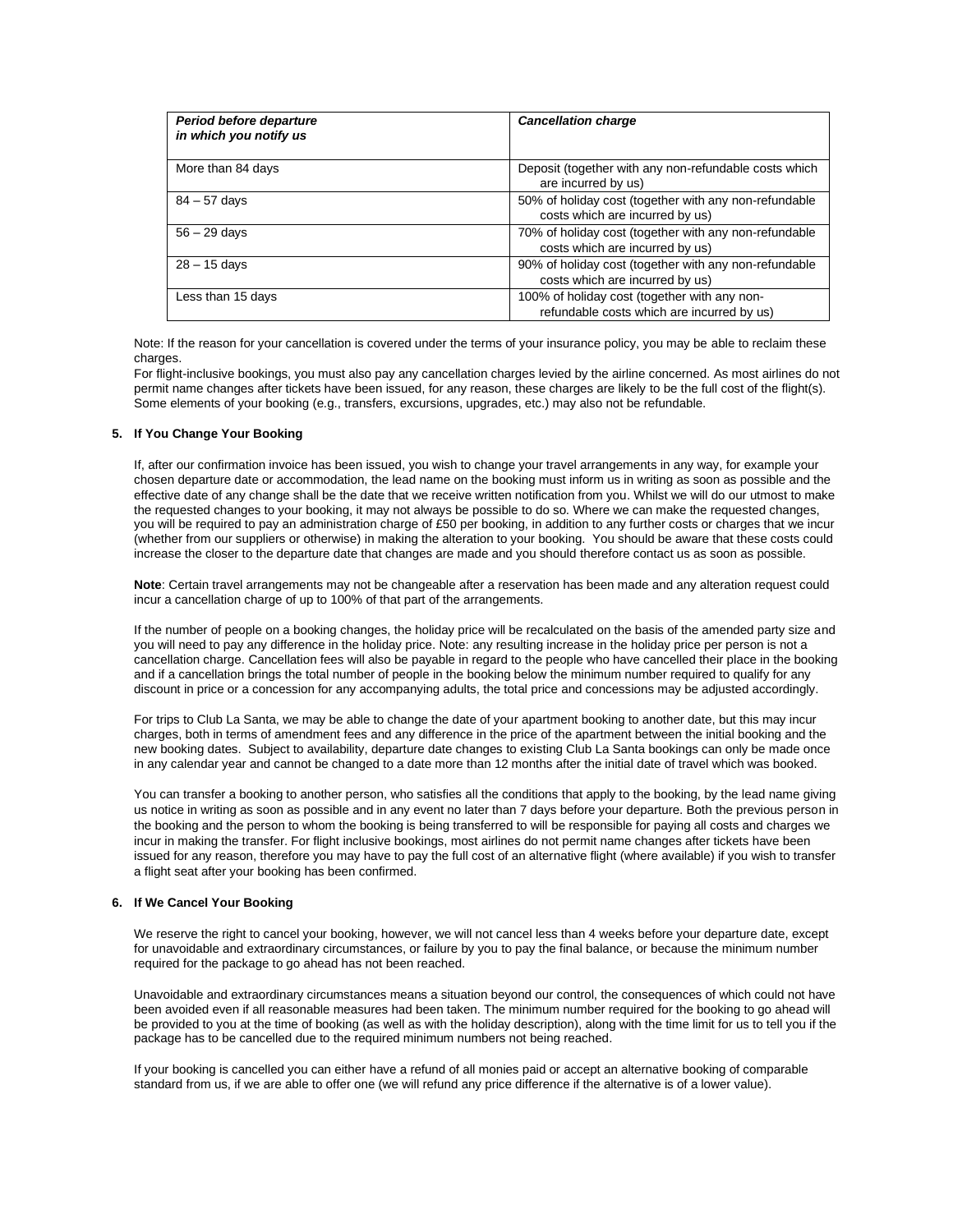In the event a refund is paid to you we will:

a) provide a full refund of your travel insurance premiums if you paid them to us and can show that you are unable to transfer or reuse your policy

b) pay compensation as detailed below except where the cancellation is due to unavoidable and extraordinary circumstances (see definition above) or because the minimum numbers have not been reached.

|  | Period before departure in which we<br>notify you | Amount you will receive<br>from us |
|--|---------------------------------------------------|------------------------------------|
|  | More than 84 days                                 | Deposit Only                       |
|  | $84 - 57$ days                                    | £10 + monies paid                  |
|  | $56 - 29$ days                                    | £10 + monies paid                  |
|  | $28 - 15$ days                                    | £10 + monies paid                  |
|  | Less than 15 days                                 | £25 + monies paid                  |

This does not exclude you from claiming more if you are entitled to do so.

### **7. If We Change Your Booking**

# a. **Changes to the price**

We can change your holiday price after you've booked, as a result of changes: (i) in the price of the carriage of passengers resulting from changes to the cost of fuel or other power sources; (ii) in the level of taxes or fees imposed by third parties including tourist taxes, landing taxes or embarkation or disembarkation fees at ports and airports; or (iii) to exchange rates relevant to your booking. However, there will be no change to the price of your booking within 20 days of your departure.

We will absorb (and you will not be charged for) any increase of 2% or less of the price of your travel arrangements, which excludes insurance premiums and any amendment charges and, conversely, we will not refund any decrease in booking price of 2% or less.

You will be charged for any increase the amount over 2% and if the increase in price is more than 8% of the price of your travel arrangements, you will have the option of (i) accepting the price difference and paying the additional amount due; (ii) accepting a change to another booking if we are able to offer one (we will refund any price difference if the alternative is of a lower value); or (iii) cancelling your booking and receiving a full refund of all monies paid, except for any amendment charges. Should you decide to cancel: 1) you must do so within 14 days from the date on your final invoice; and 2) We will provide a refund of insurance premiums paid to us if you can show that you are unable to transfer or reuse your policy.

Should the price of your holiday go down by more than 2%, then any refund due will be paid to you. We will deduct from this refund any administration expenses incurred. Please note that some travel arrangements are not always purchased in your local currency and some apparent changes have no impact on the price of your travel due to contractual and other protections in place.

We reserve the right to amend the price of any unsold travel arrangements at any time.

### b. **Changes other than the price**

Occasionally we have to make changes to your booking and it is a term of your Contract with us that we are able to make changes to any aspect of your booking at any time. Most changes will be minor and will be advised at the earliest possible date. Examples of minor/insignificant changes include alteration of your outward/return flights by less than 12 hours, changes to aircraft type, change of accommodation to another of the same or higher standard, changes of carriers and any change to a London departure airport (including London City, London Gatwick, London Heathrow, London Luton, London Stansted and London Southend). In the event of a minor change, we shall not be liable to pay you any compensation.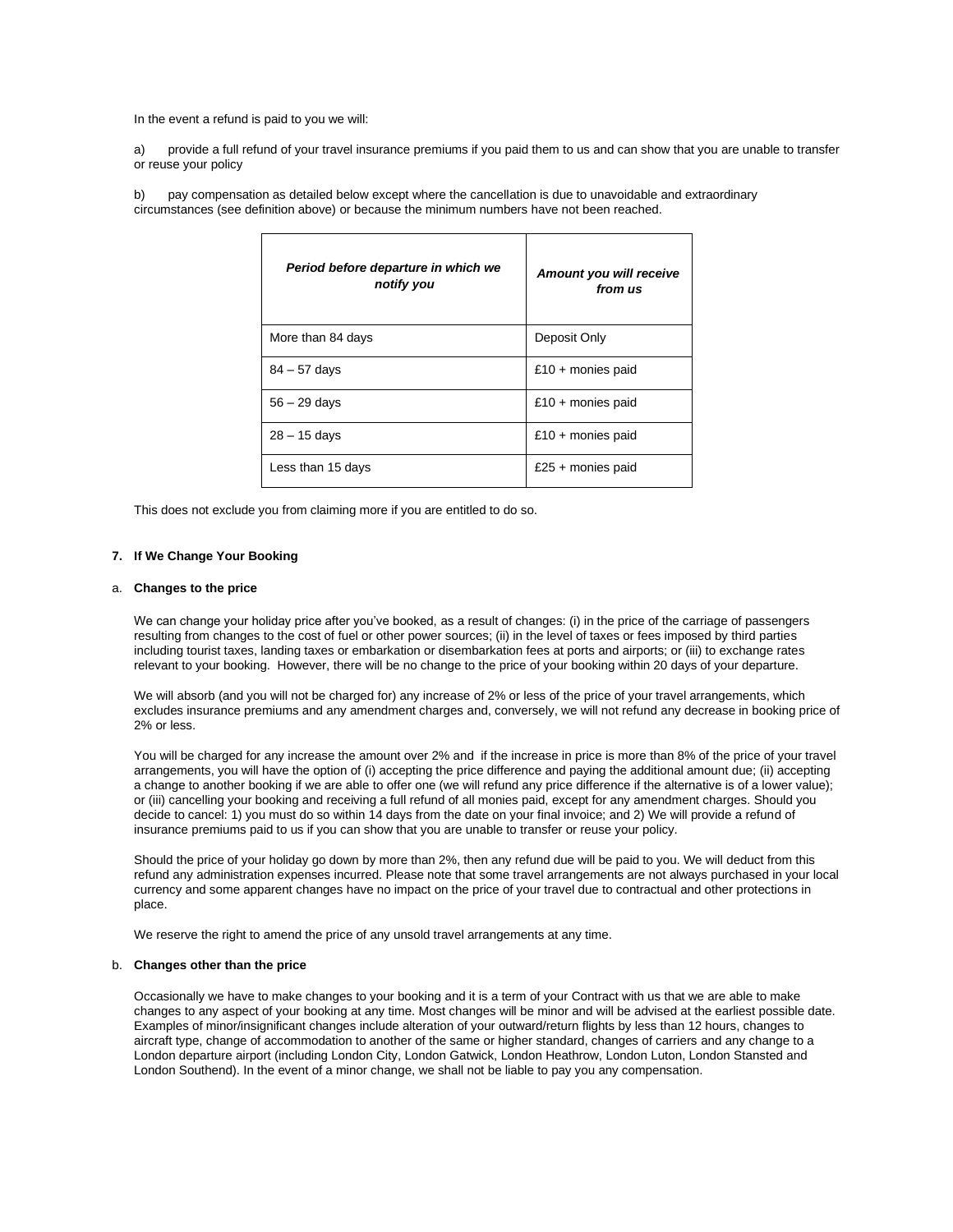If we are constrained by circumstances beyond our control to significantly alter any of the main characteristics of the travel services that make up your booking we will inform you as soon as reasonably possible, if there is time before your departure, and you will have the choice of (i) accepting the change; or (ii) accepting a suitable alternative where we are able to offer one (we will refund any price difference if the alternative is of a lower value); or (iii) having a refund of all monies paid, if we are not able to offer an alternative that is sufficiently comparable.

We will tell you the procedure for making your choice. Please read any notification of changes carefully and respond promptly as if you do not respond to us within the timescales given your booking may be cancelled.

If you choose to accept a refund:

- (i) We will provide a full refund of your travel insurance premiums if you paid them to us and can show that you are unable to transfer or reuse your policy
- (ii) We will pay compensation as detailed below except where the significant change is due to unavoidable and extraordinary circumstances, which means a situation beyond our control, the consequences of which could not have been avoided even if all reasonable measures had been taken.

| Period before departure in<br>which we notify you | Amount you will<br>receive from us in compensation |
|---------------------------------------------------|----------------------------------------------------|
| More than 84 days                                 | Nil                                                |
| $84 - 57$ days                                    | £10                                                |
| $56 - 29$ days                                    | £10                                                |
| $28 - 15$ days                                    | £10                                                |
| Less than 15 days                                 | £25                                                |

# **8. Unavoidable and extraordinary circumstances**

Except where otherwise expressly stated in these booking conditions we will not be liable for any damage, loss, costs or other expenses incurred by you - or pay you compensation - where the performance or prompt performance of our Contractual obligations to you are prevented, or affected by, or you otherwise suffer any damage, loss or expense of any nature, as a result of unavoidable and extraordinary events.

Unavoidable and extraordinary events are events that neither we nor the suppliers of any service(s) in question could, even with all due care, foresee or avoid. Such events include, without limitation, war (whether actual or threatened), civil unrest, riot, strife, terrorist activity and/or its consequences or the threat of such activity, health risks, infectious disease, epidemics and pandemics and government measures to combat such outbreaks, riot, the act of any government or other national or local authority or the act of any airport, port or river authorities, unforeseeable technical problems with transport, airport, port or airspace closure restriction or congestion; flight or other travel restrictions imposed by any government, regulatory authority or other third party; industrial dispute, sanctions, lock closure, natural or nuclear disaster, fire, flood, adverse weather conditions, volcanic eruption, chemical or biological disaster, consequences of Brexit and all similar events outside our or the concerned supplier's control.

# **9. Our Liability to You**

a. Under the Package Travel and Linked Travel Arrangements Regulations 2018, we are responsible for the proper performance of the package. However, you must inform us, without undue delay, of any issues with any of the travel services included in your booking - please see clause 12 (Complaints) for how to make a complaint in destination. We will not be liable for any injury, illness, death, loss (for example loss of possessions or loss of enjoyment), damage, expense, cost or other sum or claim of any nature or description whatsoever which results from: (i) the act(s) and/or omission(s) of the person(s) affected or another/any member of your group; (ii) the act(s) and/or omission(s) of a third party unconnected with the provision of the travel services in the booking that are unforeseeable or unavoidable; (iii) unavoidable and extraordinary circumstances, which means a situation beyond our control, the consequences of which could not have been avoided even if all reasonable measures had been taken; (iv) any loss or damage you incur that relates to any business activity (including without limitation loss of earnings); (v) any loss or damage that relates to any services that you may have entered into separate contracts for with other providers/suppliers and which do not form part of our Contract with you (including, without limitation, any additional services or facilities booked and arranged by you directly, including any activity, tour or excursion you purchase in destination from a third party) and/or any services provided near to where you are staying such as water sport providers, beach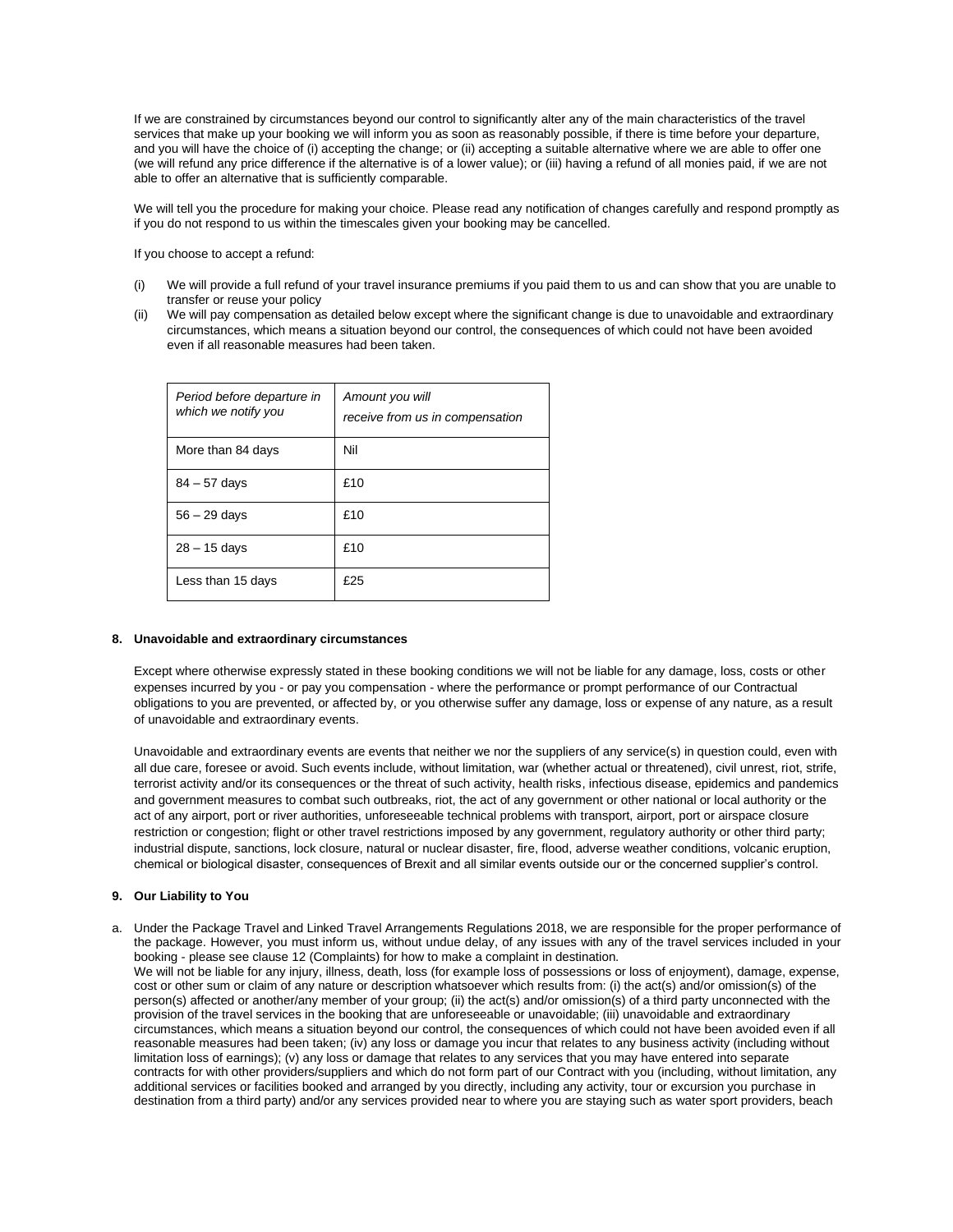vendors, shops, massage and other spa therapies and sporting facilities; (vi) any damage, loss or expense or other sum(s) of any description which on the basis of the information given to us by you concerning your booking prior to it being confirmed, we could not have foreseen you would suffer or incur if we breached our Contract with you; and (vi) any damage, loss or expense or other sum(s) of any description pursuant to clause 9.b (Covid-19) .

Our Contract with you and the laws and applicable standards of the country in which your claim or complaint occurred will be used as the basis for reviewing your compliant. If the particular travel services which gave rise to the claim or complaint were provided in compliance with the applicable local laws and standards, the travel services will be treated as having been properly provided. This will be the case even if the travel services did not comply with the laws and standards of the UK which would have applied had those services been provided in the UK.

Our liability, except in cases involving death, or personal injury as a result of our negligence, or the negligence of our suppliers who provide some of the services that form part of your Contract with us, shall be limited to a maximum of three times the cost of your travel arrangements (excluding any amendment charges) paid by or on behalf of the person(s) affected in total unless a lower limitation applies to your claim under any conditions of carriage or International Conventions.

We are to be regarded as having all benefit of any limitation of compensation contained in these booking conditions in addition to any relevant and applicable international conventions, (including, without limitation the Montreal Convention in respect of travel by air, the Athens Convention in respect of travel by sea, the Berne Convention in respect of travel by rail and the Paris Convention in respect of the provision of accommodation, which limit the amount of and conditions under which compensation can be claimed for death, injury, delay to passengers and loss, damage and delay to luggage),and any limitation of liability provided for in any applicable conditions of carriage of the transport companies that provide the travel services that make up your booking (e.g. airlines, boats, ships, inland waterways, trains). Any such terms shall be incorporated into your Contract with us and will apply to you on that journey. Please note that strict time limits may apply for notifying of loss, damage or delay of luggage to airlines.

You can ask for copies of the travel service contractual terms, or the international conventions, from Sports Tours International Limited, 91 Walkden Road, Walkden, Manchester M28 7BQ, telephone 0161 703 8161.

Under the Air Passenger Rights and Air Travel Organisers' Licensing (Amendment) (EU Exit) Regulations 2019 you have rights in some circumstances to refunds and/or compensation from your airline in cases of denied boarding, cancellation or delay to flights. Full details are available from the relevant airlines. However, reimbursement in such cases will not automatically entitle you to a refund of your booking price from us. Your right to a refund and/or compensation from us is set out in these booking conditions. If any payments to you are due from us, any payment made to you by the airline or any other service provider will be deducted.

If it is impossible to ensure your return as scheduled due to unavoidable and extraordinary circumstances, we will bear the cost of necessary accommodation, if possible, of equivalent category, for a maximum of three nights. The limit doesn't apply to persons with reduced mobility and any person accompanying them, pregnant women and unaccompanied minors, or persons in need of specific medical assistance, provided that you notified us of these needs at least 48 hours before the start of your holiday.

We cannot accept any liability for any damage, loss, expense or other sum(s) of any description which did not result from any breach of our Contract with you or other fault by ourselves or our employees or, where we are responsible for them, our suppliers. This entire clause 9 does not apply to any separate contracts that you may enter into for excursions, events or activities whilst on holiday.

### b. **Covid-19**

We both acknowledge the ongoing COVID-19 global crisis and accept our obligations to comply with any official guidance from governments or local authorities, both in the UK and whilst in destination. We will have no liability for any refunds, compensation, costs, expenses or other losses of any kind incurred by you (including, where applicable, the cost of medical treatment), in the following circumstances:

(i) If you, or anyone in your booking party, test positive for Covid-19 and have to quarantine for a period of time, or are notified or otherwise become aware that you have, or suspect you may have, come into close contact with someone who has tested positive for Covid-19 (or where they otherwise suspect they may have Covid-19) and have to self-isolate for a period of time. If this happens within 14 days of your departure date, you must contact us as you may no longer be able to travel. We will offer you the following options where possible and subject to availability:

(a) Postponing your booking to a later date. We will notify you of any impact to the price the postponement may have (please note that you may have to pay full cancellation charges on some elements of your booking, such as the flight, as well any increase in cost imposed by other suppliers);

(b) If not everyone in the booking is affected, you will have the right to transfer your place on the booking to another person nominated by you, subject always to the requirements of clause 5;

(c) Cancelling your booking, in which case our standard cancellation charges shall apply as of the date we receive notice of cancellation from the lead name. You may be able to claim these charges back from your travel insurance.

If this happens whilst you are in destination, please notify us without delay and we will provide such reasonable assistance as we can in the circumstances. However, we will not be responsible for covering the cost of any curtailment of your booking, missed transport arrangements, additional accommodation required (either in the UK or in destination, prior to your departure), or other associated costs incurred by you. You must ensure you have travel insurance which covers these costs.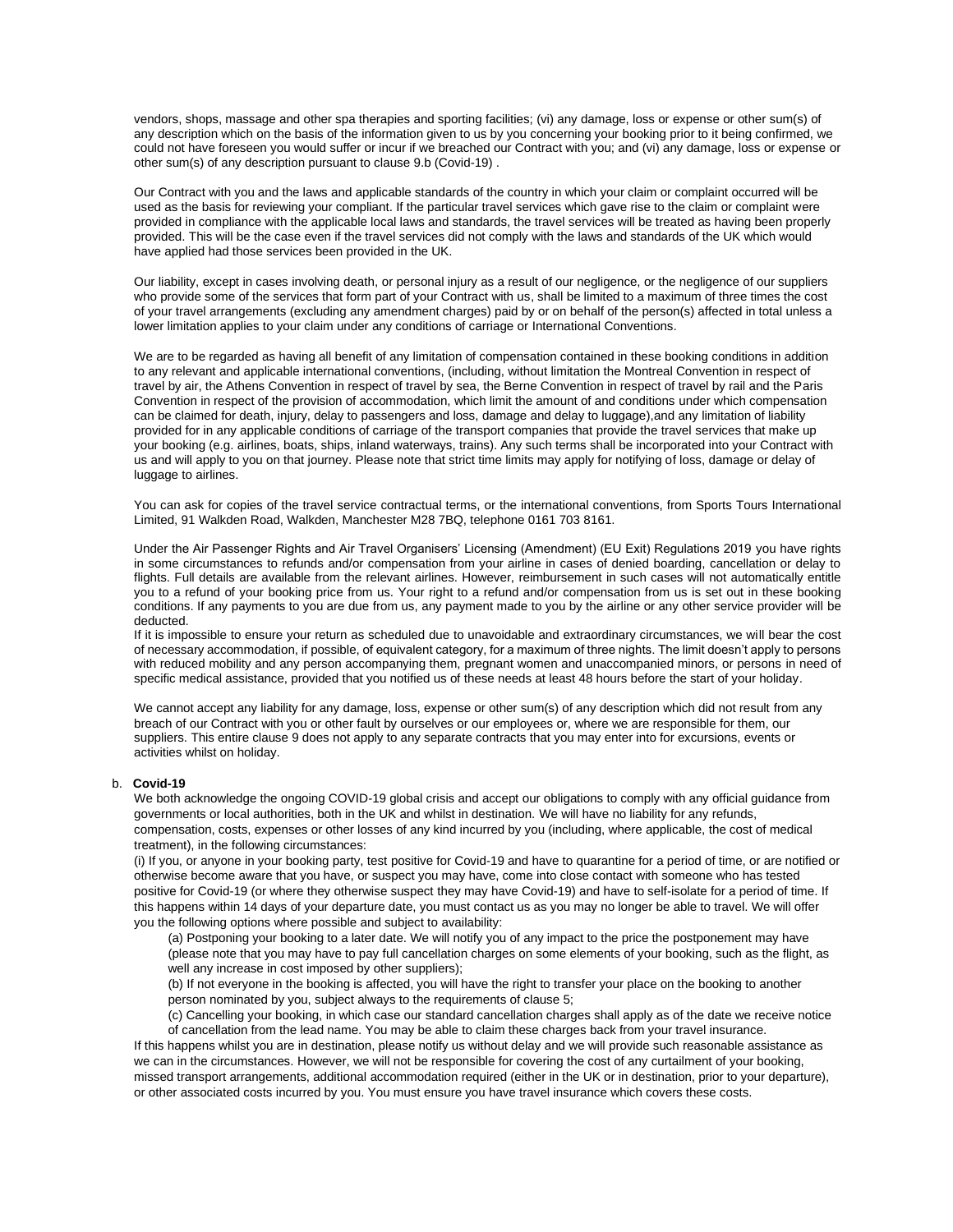(ii) You fail any tests, checks or other measures imposed by a supplier, airline, port or airport, border control authority or other government body or local authority or fail to submit for testing or assessment when requested to do so and, as such, you are denied entry to board the flight, entry to the destination, access to the services or you are otherwise unable to proceed with your booking, or that portion of your booking.

You also acknowledge that the suppliers providing your booking and associated travel services, including airlines, hotels and excursion providers, will need to comply with national and/or local guidance and requirements relating to Covid-19 and have implemented certain measures as a result. This will likely include specific requirements regarding personal protective equipment, such as use of facemasks by staff (and you may be required to wear a facemask as well), social distancing, maximum number restrictions on the use of certain facilities, designated alternative entrance and exit routes, mandatory hand sanitisation, limited entertainment options, limited food/drink availability and amendments to the usual or normally expected safety standards and procedures. We do not expect these measures to have a significant impact on your enjoyment of your booking and all measures will be taken with the purpose of securing your safety and those around you.

### **10. Protecting your money**

a. The money you pay us for a flight inclusive booking is protected by our Air Travel Organiser's Licence (ATOL) number 2711, which is managed by the Civil Aviation Authority, Gatwick Airport south, West Sussex, RH6 0YR, UK, telephone 0333 103 6350, emai[l claims@caa.co.uk.](mailto:claims@caa.co.uk) 

When you buy an ATOL protected flight or flight inclusive package from us you will receive an ATOL Certificate. This lists what is financially protected, where you can get information on what this means for you and who to contact if things go wrong. We, or the suppliers identified on your ATOL Certificate, will provide you with the services listed on the ATOL Certificate (or a suitable alternative). In some cases, where we are not able to do so for reasons of insolvency, an alternative ATOL holder may provide you with the services you have bought or a suitable alternative (at no extra cost to you). You agree to accept that in those circumstances the alternative ATOL holder will perform those obligations and you agree to pay any money outstanding to be paid by you under your booking to that alternative ATOL holder. However, you also agree that in some cases it will not be possible to appoint an alternative ATOL holder, in which case you will be entitled to make a claim under the ATOL scheme (or your credit card issuer where applicable).

If we, or the suppliers identified on your ATOL certificate, are unable to provide the services listed (or a suitable alternative, through an alternative ATOL holder or otherwise) for reasons of insolvency, the Trustees of the Air Travel Trust may make a payment to (or confer a benefit on) you under the ATOL scheme. You agree that in return for such a payment or benefit you assign absolutely to those Trustees any claims which you have or may have arising out of or relating to the non-provision of the services, including any claim against us, the travel agent (or your credit card issuer where applicable). You also agree that any such claims may be re-assigned to another body, if that other body has paid sums you have claimed under the ATOL scheme.

- b. When you buy a package holiday that does not include a flight, protection is provided by way of a bond held by ABTA The Travel Association 30 Park Street London SE1 9EQ. For further information, please se[e www.abta.com.](http://www.abta.com/) Where your booking is protected under the ABTA scheme, you agree to accept that in the event of our insolvency ABTA may arrange for the services you have bought to continue, or for a suitable alternative to be provided at the same cost as your original boking. You also agree to accept that in circumstances where the travel service provider provides the services you have bought, you agree to pay any outstanding sum under your Contract with us to that alternative travel service provider. However, you also agree that in some cases the services will not be provided, in which case you will be entitled to make a claim under ABTA's Scheme of Protection (or your payment card issuer where applicable) for a refund of the monies you have paid.
- c. All money you pay to a travel agent for your booking are held by that agent on behalf of and for the benefit of the Trustees of the Air Travel Trust at all times but subject to the agent's obligation to pay it to us for so long as we do not fail. If we do fail, any money held at that time by the agent, or subsequently accepted from you by the agent, is and continues to be held by that agent on behalf of and for the benefit of the Trustees of the Air Travel Trust without any obligation to pay that money to us.

# **11. ABTA**

We are a Member of ABTA, membership number V1479. We are obliged to maintain a high standard of service to you by ABTA's Code of Conduct. We can also offer you ABTA's scheme for the resolution of disputes which is approved by the Chartered Trading Standards Institute. If we cannot resolve your complaint, go t[o www.abta.com](http://www.abta.com/) to use ABTA's simple procedure. Further information on the Code and ABTA's assistance in resolving disputes can be found on [www.abta.com.](http://www.abta.com/) 

### **12. Complaints**

If you have a complaint about any of the services included in your booking, you must inform our resort representative and the relevant supplier of the service (e.g., your accommodation supplier) whilst in destination and without undue delay, who will endeavour to put things right.

If your complaint is not resolved locally, you must send formal written notice of your complaint to [customerservice@sportstoursinternational.co.uk](mailto:customerservice@sportstoursinternational.co.uk) or write to us at Customer Services Department at Sports Tours International Limited, 91 Walkden Road, Walkden, Manchester M28 7BQ, within 28 days of your return, giving your booking reference and all other relevant information. Please keep your letter concise and to the point. This will assist us to quickly identify your concerns and speed up our response to you.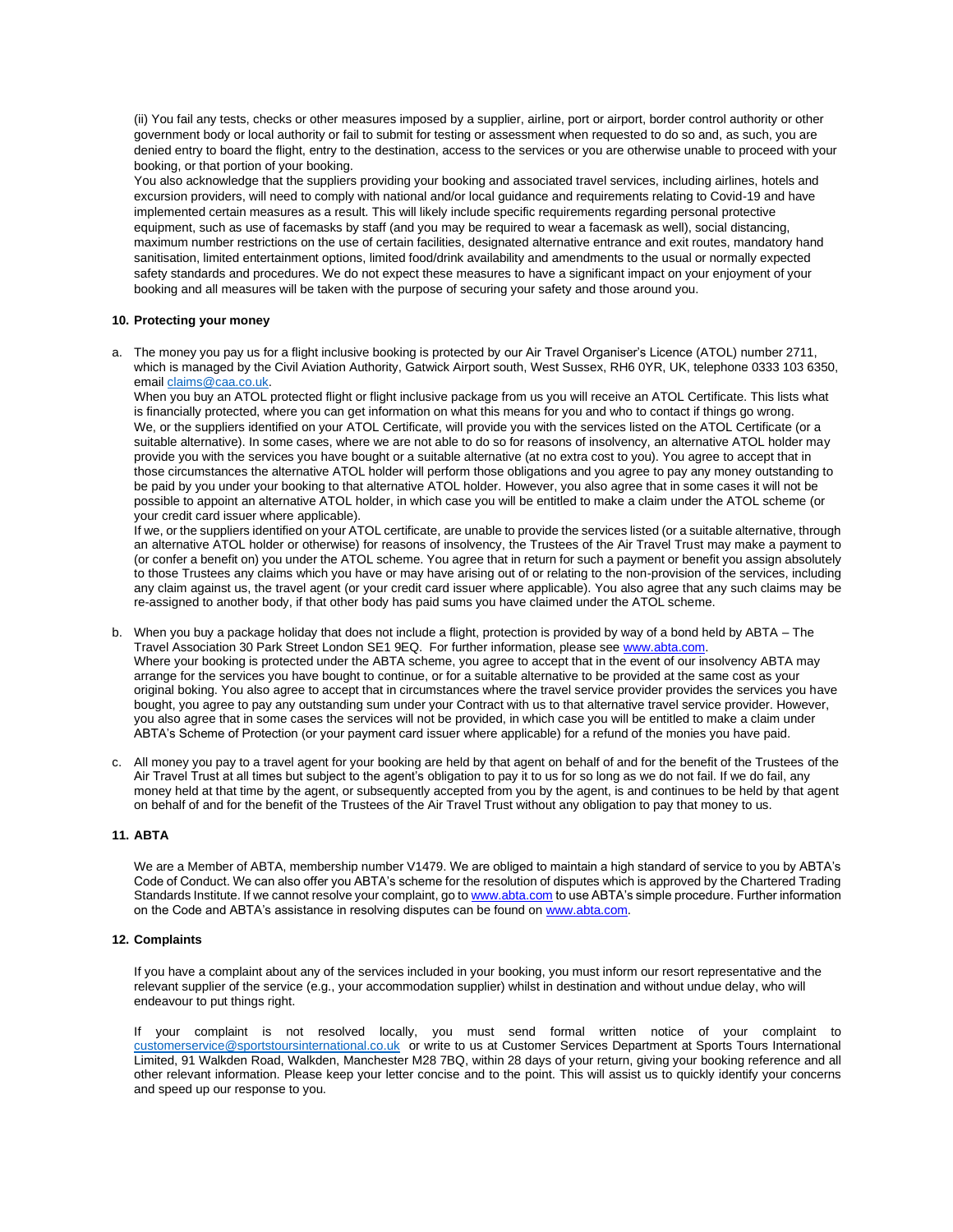If you fail to follow the requirement to report your complaint in resort, we will have been deprived of the opportunity to investigate and rectify your complaint and this may affect your rights under this Contract. Please also see clause 11 above on ABTA.

Where any payment is made by us in regard to a claim, the person(s) receiving it (and their parent or guardian if under 18 years) agrees to assign to us or our insurers any rights they may have to pursue any third party and must provide us and our insurers with all assistance we may reasonably require.

### **13. Additional assistance**

We will provide appropriate assistance in the event that you or a person in your booking experience difficulty whilst in destination, in particular by providing information on health services, local authorities and consular assistance; and helping you to find alternative arrangements and any necessary phone calls/emails. We will charge a reasonable fee for such assistance if the difficulty is caused intentionally by you or a person in your booking, or as a result of your negligence.

### **14. Your Behaviour**

All people travelling with us are to conduct themselves in an orderly and acceptable manner and not to disrupt the enjoyment of other guests. If in our reasonable opinion or in the reasonable opinion of any other person in authority, your behaviour or that of any member of your booking is causing or is likely to cause distress, danger or annoyance to any third party (including being threatening or abusive, upsetting, annoying or disturbing any other traveller, our staff or agents or putting any of them in danger) or damage to property, or to cause a delay or diversion to transportation, we reserve the right to consider your booking to have been cancelled by you with immediate effect.

In this event our liability to you will cease and you and the people in your booking will be required to leave your accommodation or other service immediately. We will have no further obligations to you and/or the people in your booking and will not be liable for any damage, loss, refunds expenses, or other costs incurred by you as a result including, without limitation, any return travel arrangements, the costs of cleaning, repairing or replacing property lost, damaged or destroyed by you, compensating any passenger, crew, staff or agent affected by your actions and diverting the aircraft or ship for the purpose of removing you. If you cause damage to the accommodation in which you are staying, you must fully reimburse the accommodation concerned for the cost of the damage before the end of your stay (if the cost has been established by then) or as soon as it has been established (if later). You must also indemnify us for the full amount of any claim (including all legal costs) made against us by the accommodation or any third party as a result. We cannot be held responsible for the actions or behaviour of other guests or individuals who have no connection with your booking or with us.

The lead name shall, at all times ensure that all people in the booking:

(i) comply with any and all Covid-19 requirements during the trip; and

(ii) take into account their personal safety whilst in destination so as not to put themselves or others at unnecessary risk including, without limitation, ensuring that each person takes care when out during the hours of darkness; do not go out alone; do not put themselves in risk situations; are aware of their behaviour and actions in the context of their surroundings; and (iii) comply with all relevant laws.

# **15. Accuracy**

We endeavour to ensure that all the information and prices both on our website and in our brochures and other promotional materials are accurate, however, occasionally changes and errors occur and we reserve the right to correct prices and other details in any such circumstances and at any time. You must check the current price and all other details relating to the travel arrangements that you wish to book before you make your booking. We will not be liable for booking errors which are attributable to you and, should you subsequently need to amend a booking that we have confirmed, amendment charges shall apply. If a price on our booking confirmation, website, brochures or promotional material is obviously incorrect, a booking made on that price will not be valid and we reserve the right to cancel the booking, unless you wish to pay the correct price.

### **16. Passport, Visa, Immigration and Health Requirements**

It is your responsibility to check and comply with any travel, passport, visa, entry, health, vaccination, testing and immigration requirements applicable to your booking. Requirements change on a regular basis and you must therefore continually check and monitor the requirements up to your date of return, both in regard to the countries to which you are travelling to or through - and any requirements on your return to the UK.

In addition to the relevant embassies and/or consulates, information can also be found on the following websites:

FCDO (https://www.gov.uk/foreign-travel-advice)

NaTHNaC (https://travelhealthpro.org.uk/)

Brexit (https://www.gov.uk/visit-eu-switzerland-norway-iceland-liechtenstein)

GHIC: (https://www.gov.uk/global-health-insurance-card)

Passports: (https://www.gov.uk/apply-renew-passport)

https://www.gov.uk/government/organisations/department-for-transport

We do not accept any responsibility or liability if any member of your booking cannot travel or gain entry to an event and/or venue because they have not complied with any travel, passport, visa, vaccination, testing or immigration requirements or are not in possession of necessary travel documentation (including, without limitation, vaccination certificates, testing kits and any other required documentation).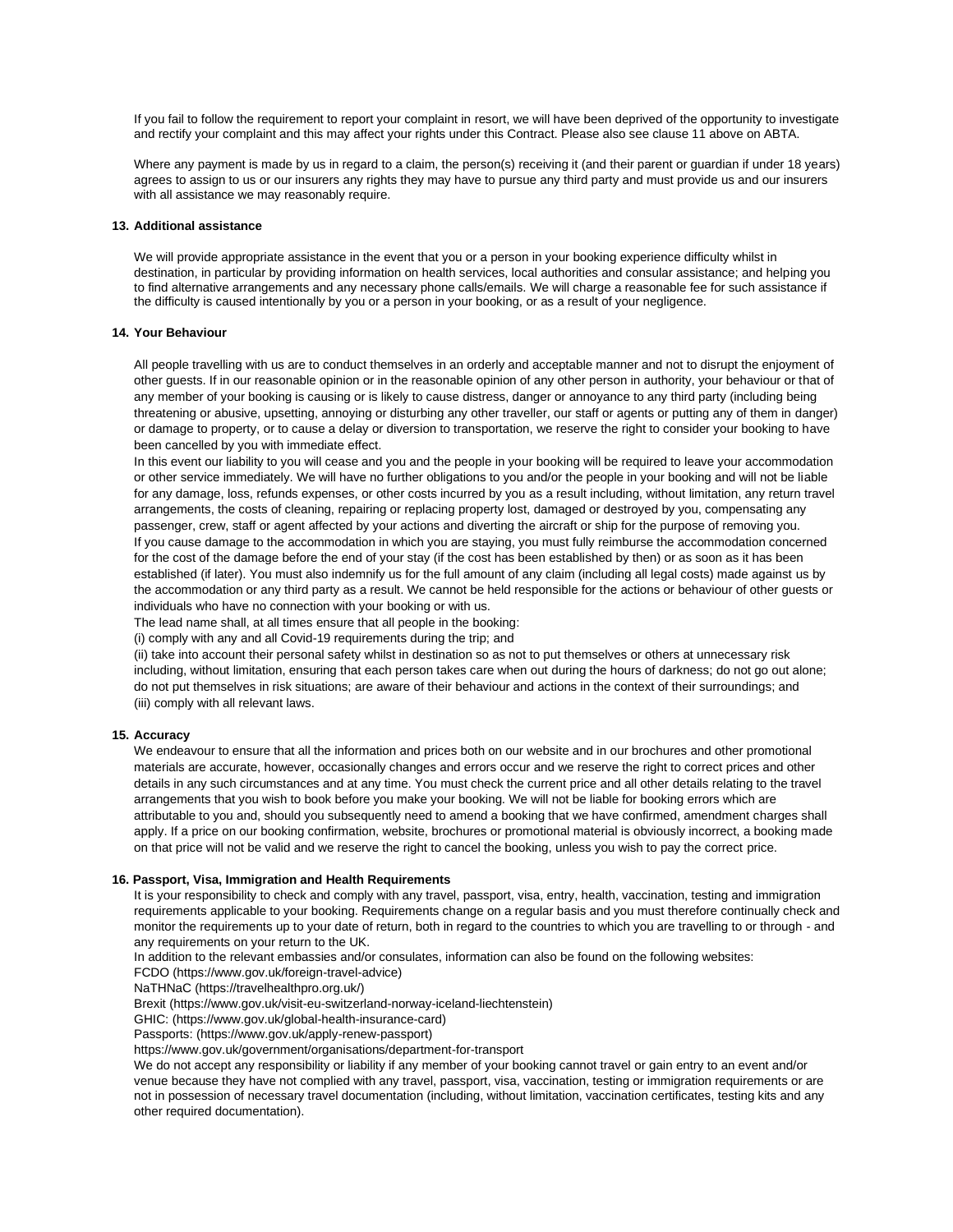Most countries now require passports to be valid for at least 6 months after your return date. If your passport is in its final year from date of issue, you should check with the Embassy of the country you are visiting.

You agree to reimburse us in relation to any fines or other losses which we incur as a result of your failure to comply with any such requirements.

### 17. **Flight information**

The carrier(s), flight timings and types of aircraft shown in our brochures, on our website and as detailed on your confirmation invoice are for guidance only and are subject to alteration and confirmation (which shall not be considered to be a significant change to you booking). We shall inform you of the identity of the actual carrier(s) as soon as we become aware of it. The latest flight timings will be shown on your tickets which will be sent to you approximately two weeks before your date of departure. You should check your tickets very carefully immediately on receipt to ensure you have the correct flight times. If flight times change after tickets have been dispatched, we will contact you as soon as we can to let you know.

Regulation (EC) No.2111/2005 establishes a list of air carriers which are subject to an operating ban within the European Community: https://ec.europa.eu/transport/modes/air/safety/air-ban\_en

Please note that in accordance with Air Navigation Orders in order to qualify for infant status, a child must be under 2 years of age on the date of its return flight.

### **18. Excursions**

Excursions, events or other tours/activities that you may choose to book or pay for whilst you are on holiday, or with a third party before you travel, do not form part of your Contract with us.

Instead, Your contract will be with the operator of the excursion, event or tour/activity and not with us – and we shall not be responsible or liable for the provision of any such excursion, event or tour/activity or for anything that happens during the course of its provision by the operator.

# **19. Data protection**

Our privacy policy sets out what personal data we collect about you, how and why we use it, who we disclose it to, and how we protect your privacy in accordance with the UK GDPR: https://www.sportstoursinternational.co.uk/privacy/ It is possible that photographs or video may be taken for inclusion in our brochure or website or for other promotional purposes. By booking with us and, unless you tell us otherwise, you consent to us using any such photographs or video without charge (whether current or in the future). Where it is practical to do so, we will seek the consent of any persons who are prominently included in any shots. Consent will not generally be sought from persons who only appear in the background and are not identifiable. No persons will be identified by name. Our privacy policy includes provision for your being able to contact us to withdraw your consent to any further such use, as from receipt of your notice to that effect.

# **20. Variation**

These booking conditions may be varied by us at any time and at our sole discretion. Any new booking conditions will be published on our website and will have immediate effect.

### **21. Law and Jurisdiction**

These booking conditions and any agreement to which they apply are governed in all respects by English law. We both agree that any dispute, claim or other matter which arises between us out of or in connection with your Contract or booking will be dealt with by the exclusive jurisdiction of the Courts of England and Wales.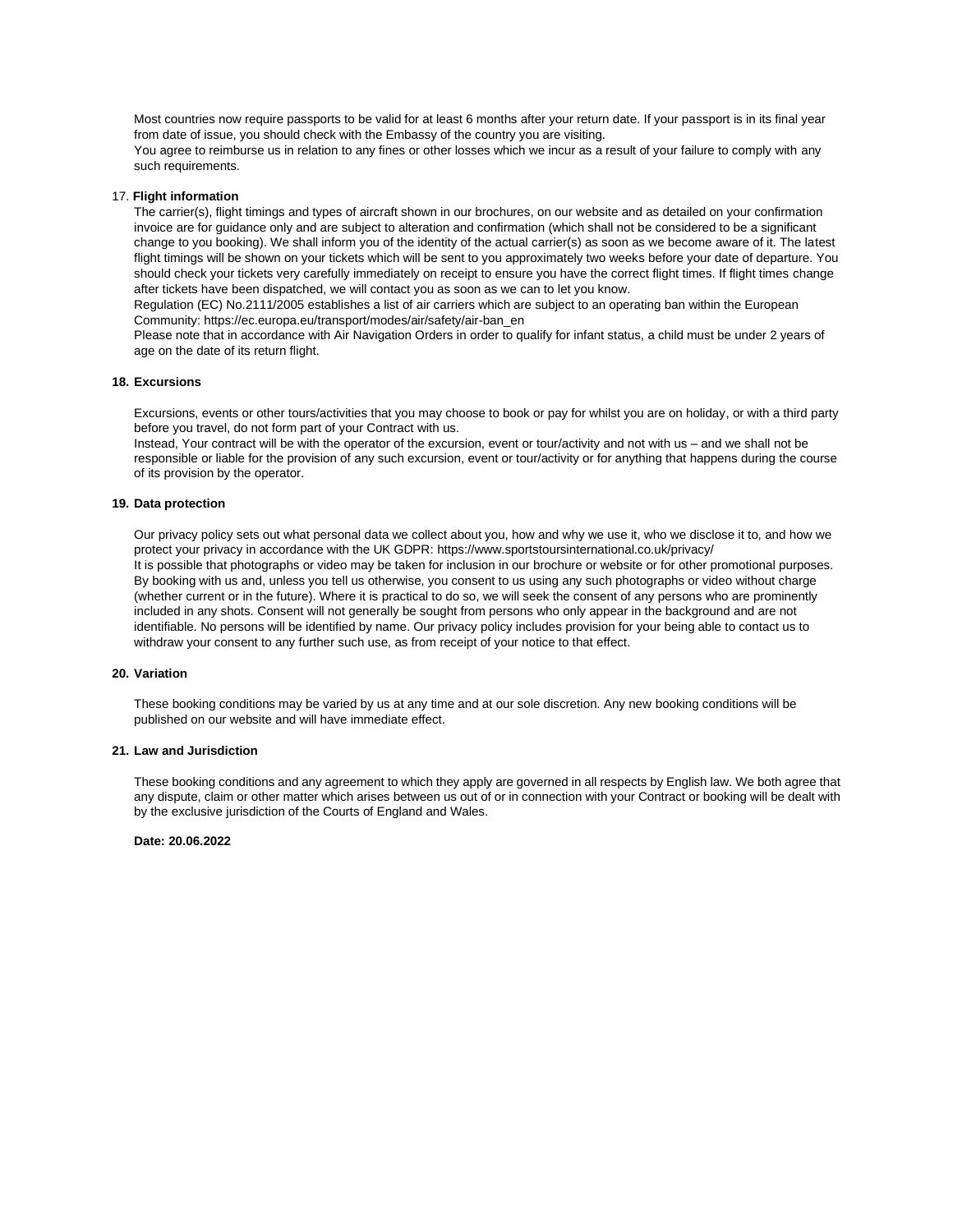### **Section B: Single travel service bookings with us**

This Section B applies to single travel service bookings made directly with us, where you make and pay for a booking with us for a single travel service (such as accommodation-only, or event-only bookings) and where your contract is with us, **SPORTS TOURS INTERNATIONAL LTD (trading as Sports Tours International, Club La Santa UK, Graham Baxter Sporting Tours, Wheel2Wheel Holidays, Walk2Walk Holidays, Freewheel Holidays, MyFirst and the Golf Travel Club).** Registered office: Spectrum, 56-58 Benson Road, Birchwood, Warrington WA3 7PQ. Company registration number 2207655.

Contact details: Tel: +44 (0) 161 703 8161 Email: sales@sportstoursinternational.co.uk Correspondence address: Sports Tours International, 91 Walkden Road, Walkden, Manchester, M28 7BQ

This booking shall **not** constitute a package booking within the meaning of the Package Travel and Linked Travel Arrangements Regulations and you will **not** therefore benefit from any rights applying to packages.

# **1. Your contract**

- a. These booking conditions, together with our privacy policy (https://www.sportstoursinternational.co.uk/privacy/), our website terms and conditions of use (where you have made a booking via our website) and any information that we provide to you in regard to your booking, form the basis of your contract ("the Contract") with us.
- b. In these booking conditions references to "you" and "your" means the first named person on the booking (the lead name) and all persons named on the booking (including anyone who is later added or substituted) and any one of them, as applicable. The lead name shall be responsible for the administration and correspondence in regard to the booking and warrants that they have the authority to make the booking (and any amendments and/or cancellations) on behalf of all the persons named on the booking. In making a booking with us, the lead name is regarded as having read, understood and agreed to these booking conditions on behalf of themselves and everyone else in the booking. The lead name shall be liable for:
	-
	- a. the full payment of any deposits and balances;
	- b. the payment of any amendment fees or cancellation charges;
	- c. confirming the details of the persons in the booking to us;<br>d. passing on to all persons in the booking any and all inform
	- passing on to all persons in the booking any and all information issued by us including, without limitation, our booking confirmation invoices and these booking conditions.
- c. It is a condition of your Contract with us that you and all members of your party are adequately insured from the date that you make your booking with us. You must be satisfied that your insurance fully covers all your personal requirements including, without limitation, full Covid-19 cover, personal belongings, any pre-existing medical conditions, cancellation charges, medical expenses and repatriation costs in the event of accident or illness.
- d. If you or any member of your booking has any specific medical condition, disability or reduced mobility which may affect your chosen travel arrangements then you should provide us with full details at the time of booking and before we issue our booking confirmation to you, so that we can advise as to any suitability or otherwise of your chosen travel arrangements. The lead name on the booking must also promptly update us of any changes that may occur after booking but prior to departure. If we reasonably feel unable to properly accommodate the particular needs of the person concerned, we must reserve the right to inform you of this.
- e. Any special requests must be advised to us at the time of booking. Whilst every effort will be made to arrange any reasonable special requests, we cannot guarantee that they will be fulfilled and any failure to arrange a special request on our part shall not be deemed as being a breach of our Contract with you. In particular, special requests such as low floor, sea views, etc. are not able to be guaranteed unless you have specifically booked the type of room in question. We reserve the right to decline any booking that is conditional upon any special request being met.

### **2. Booking and Payment**

When you make a booking with us, you will be required to pay a deposit of £100 for each paying member of your booking and the Contract between us shall come into existence as soon as we have issued our confirmation invoice to you. We reserve the right not to accept your booking at any time up until we have issued a confirmation invoice to you and, in this event, we will refund any deposit(s) that you have paid to us. It is important that you check the confirmation invoice carefully and advise us immediately of any incorrect or incomplete information. Please ensure that names on the booking are exactly as stated in the relevant passport.

The balance of the total price of your travel arrangements must be paid at least 12 weeks before your departure date. If the balance is not paid in time, we reserve the right to cancel your travel arrangements and retain your deposit. Where accommodation-only is booked, the cost does not include any extra chargeable services that you may use whilst at the

accommodation. These are payable direct to the hotel/accommodation provider.

If you make a booking with us within 12 weeks of departure, the full balance will be payable at the time of making your booking.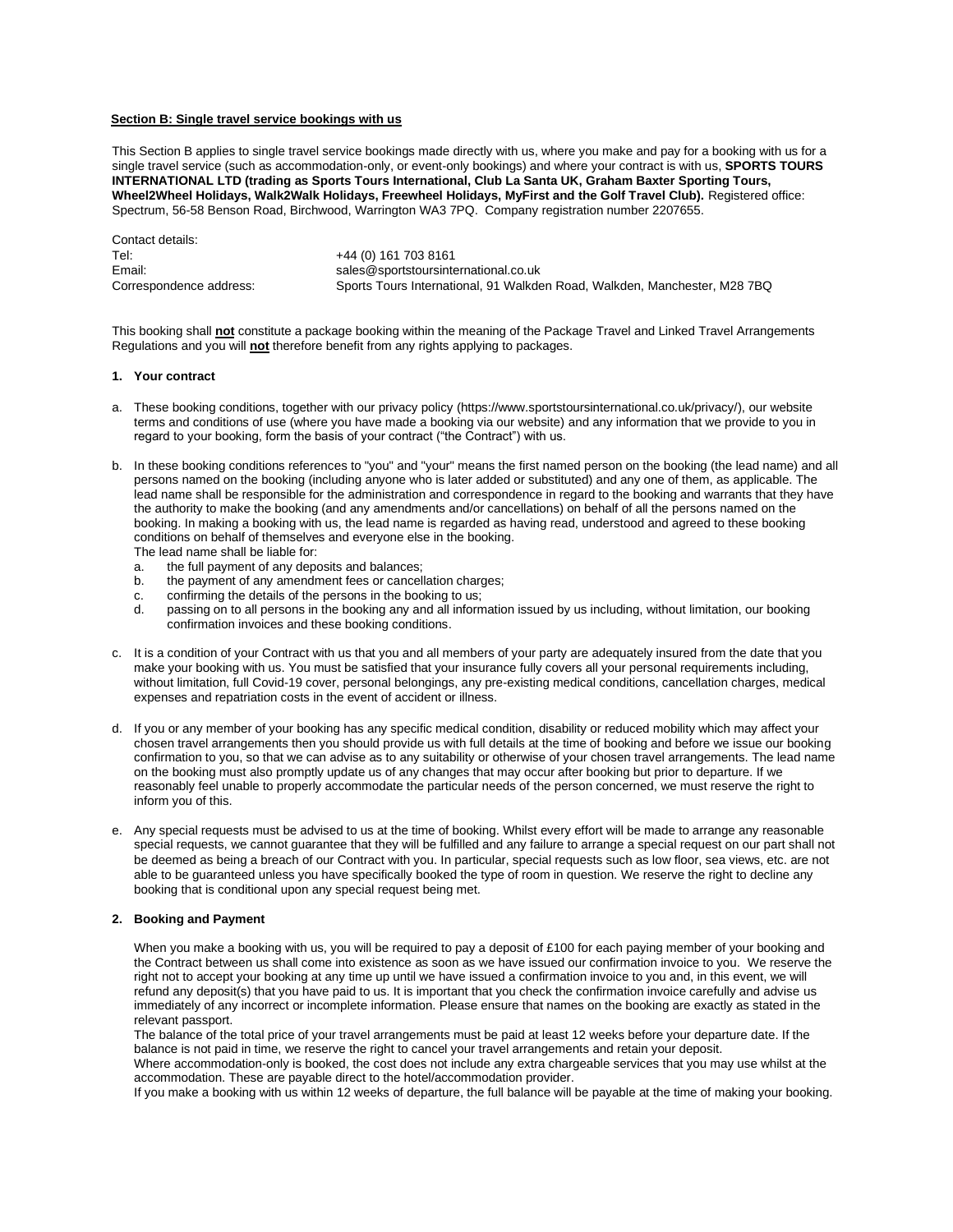### **3. Prices**:

We reserve the right to alter any of our advertised accommodation prices prior to a booking being confirmed. You will be advised of the current price of the travel service that you wish to book before we confirm your booking.

### **4. If you want to change your booking**:

If you wish to change/amend your booking after we have issued a confirmation invoice to you, the lead name on the booking or your travel agent, on your behalf, must inform us in writing as soon as possible and the effective date of any change shall be the date that we receive written notification from you or your travel agent.

We cannot quarantee that we will be able to accommodate your request but we will try to do so. You will be asked to pay an administration fee of £50 plus any difference in accommodation costs and any other costs and charge made by the accommodation supplier and/or incurred by us in making the change. These charges/costs are likely to be higher the closer you get to your arrival date, so contact us as soon as you can. If you change the number in your party, the accommodation price will be re-calculated. Changes to bookings for Club La Santa can only be made once and cannot be changed to a date more than twelve months after the original date of travel.

### **5. If you want to cancel your booking**:

If you wish to cancel your booking after we have issued a confirmation invoice to you, the lead name on the booking or your travel agent, on your behalf, must inform us in writing as soon as possible and the effective date of any cancellation shall be the date that we receive written notification from you or your travel agent. Because we incur costs in cancelling confirmed bookings, particularly if cancellations occur close to arrival date, you will be charged the cancellation fees below:

### Cancellation fees:

If you cancel (this is the date on which we receive your written notice of cancellation during the hours of 9am to 5.30pm):

| a. | More than 84 days before your arrival date: | deposit.                                                        |
|----|---------------------------------------------|-----------------------------------------------------------------|
| b. | Between 84 and 57 days:<br>included.        | 50% of booking cost or higher when any non-refundable costs are |
| C. | Between 56 and 29 days:<br>included         | 70% of booking cost or higher when any non-refundable costs are |
| d. | Between 28 and 15 days:<br>included e.      | 90% of booking cost or higher when any non-refundable costs are |
| е. | Within 14 days of arrival date:             | 100%                                                            |

Charges are shown as a percentage of your accommodation cost (excluding amendment fees, if any, which are non-refundable in the event of a cancellation).

### **6. If we change or cancel your booking**:

We may occasionally have to make changes or cancel your booking and it is a term of your Contract with us that we can do so at any time.

### a.**Changes**:

Most changes will be minor and will be advised at the earliest possible date and, in the event of a minor change, we shall not be liable to pay you any compensation. Examples of minor changes include, but are not limited to, change of accommodation to another of the same or higher standard, temporary withdrawal of facilities or seasonal unavailability of amenities. However, if we are constrained by circumstances beyond our control to significantly alter your booking we will inform you as soon as reasonably possible, if there is time before your departure, You will have the choice of (i) accepting the change, or (ii) accepting a suitable alternative where we are able to offer one (we will refund any price difference if the alternative is of a lower value and you will pay the increase in cost if the replacement is advertised at a higher price than your original booking), or (iii) having a refund of the money you've paid to us, if we are not able to offer an alternative that is sufficiently comparable

### b.**Cancellation**:

We reserve the right to cancel your booking, however, we will not cancel your travel arrangements less than 4 weeks before your departure date, except for unavoidable and extraordinary circumstances, or failure by you to pay the final balance*.* Unavoidable and extraordinary circumstances means a situation beyond our control, the consequences of which could not have been avoided even if all reasonable measures had been taken (see clause 7 below).

If your booking is cancelled you can either have a refund of all monies paid or accept an offer of alternative booking of comparable standard from us, if we are able to offer one (we will refund any price difference if the alternative is of a lower value).

In this event, we will not be liable for any amendment or cancellation fees you incur in terms of other arrangements you have made with other providers under separate contracts.

### **7. Unavoidable and extraordinary circumstance**s

Except where otherwise expressly stated in these booking conditions we will not be liable for any damage, loss, costs or other expenses incurred by you - or pay you compensation - where the performance or prompt performance of our Contractual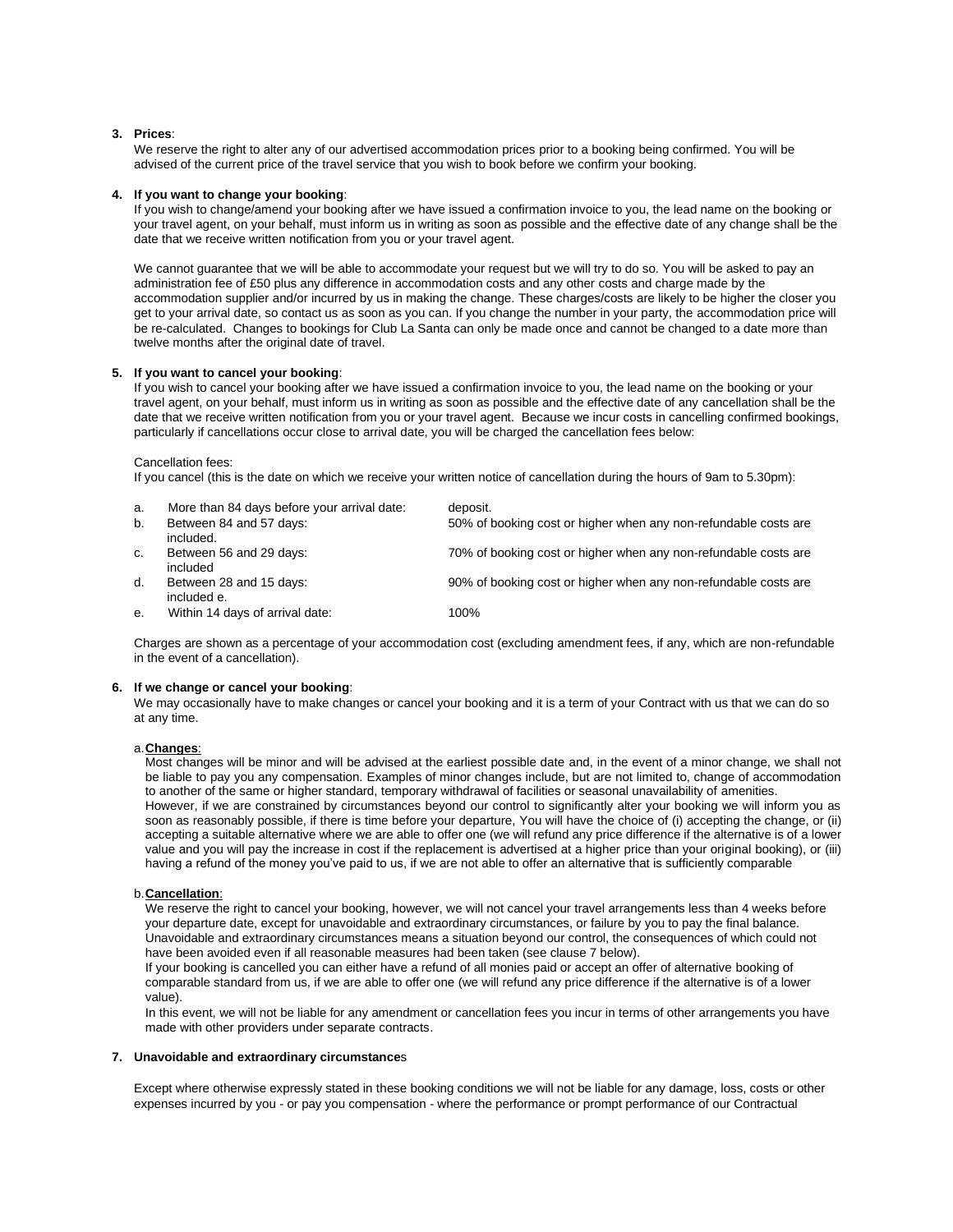obligations to you are prevented, or affected by, or you otherwise suffer any damage, loss or expense of any nature, as a result of unavoidable and extraordinary events.

Unavoidable and extraordinary events are events that neither we nor the suppliers of any service(s) in question could, even with all due care, foresee or avoid. Such events include, without limitation, war (whether actual or threatened), civil unrest, riot, strife, terrorist activity and/or its consequences or the threat of such activity, health risks, infectious disease, epidemics and pandemics and government measures to combat such outbreaks, riot, the act of any government or other national or local authority or the act of any airport, port or river authorities, unforeseeable technical problems with transport, airport, port or airspace closure restriction or congestion; flight or other travel restrictions imposed by any government, regulatory authority or other third party; industrial dispute, sanctions, lock closure, natural or nuclear disaster, fire, flood, adverse weather conditions, volcanic eruption, chemical or biological disaster, consequences of Brexit and all similar events outside our or the concerned supplier's control.

# **8. Our liability**

a. We will not be liable for any injury, illness, death, loss (for example loss of possessions or loss of enjoyment), damage, expense, cost or other sum or claim of any nature or description whatsoever which results from: (i) the act(s) and/or omission(s) of the person(s) affected or another/any member of your group; (ii) the act(s) and/or omission(s) of a third party unconnected with the provision of travel service booked; (iii) the travel service not being provided as booked due to unavoidable and extraordinary circumstances occurring at the place of destination or in its immediate vicinity; (iv) any loss or damage you incur that relates to any business activity (including without limitation loss of earnings); (v) any loss or damage that relates to any services which do not form part of our Contract with you (including, without limitation, any additional services or facilities booked and arranged by you directly, including any activity, tour or excursion you purchase in destination from a third party); (vi) any damage, loss or expense or other sum(s) of any description which on the basis of the information given to us by you concerning your Booking prior to it being confirmed, we could not have foreseen you would suffer or incur if we breached our Contract with you; (vii) any no-show of any persons in your booking or any late arrivals; (viii) any curtailment of your booking by any of the persons in your booking; (ix) the over occupancy of any accommodation that you have booked; and (x) any damage, loss or expense or other sum(s) of any description pursuant to clause 10 (Covid-19).

b. Our Contract with you and the laws and applicable standards of the country in which your claim or complaint occurred will be used as the basis for reviewing your compliant. If the travel service which gave rise to the claim or complaint was provided in compliance with the applicable local laws and standards, the travel service will be treated as having been properly provided. This will be the case even if the travel service did not comply with the laws and standards of the UK which would have applied had those services been provided in the UK.

c. Unless provided otherwise by the applicable domestic public policy rules, our liability to you shall be limited to the total cost paid by you, in regard to your booking with us, unless a lower limitation applies to your claim under any international conventions.

d. We cannot accept any liability for any damage, loss, cost, expense or other sum(s) of any description which did not result from any breach of our Contract with you or other fault by ourselves or our employees or, where we are responsible for them, our suppliers. This includes, without limitation, (i) any separate contracts that you may enter into with other providers or suppliers for any excursions, activities or other services; and (ii) any services that are not provided by us or the providers of the travel service booked as part of your Contract that may include services provided near to where you are staying such as water sport providers, beach vendors, shops, massage and other spa therapies and sporting facilities.

e. We cannot accept any liability for any damage, loss, cost, expense or other sum(s) of any description arising out of or in connection with any loss and/or damage to any personal belongings or effects, at any time.

### **9**. **Covid-19**

a. Both parties acknowledge the ongoing COVID-19 global crisis and accept our obligations to comply with any official guidance from governments or local authorities, both in the UK and whilst in destination. We will have no liability for any refunds, compensation, costs, expenses or other losses of any kind incurred by you (including, where applicable, the cost of medical treatment), in the following circumstances:

(i) If you, or anyone in your booking, test positive for Covid-19 and have to quarantine for a period of time, or are notified or otherwise become aware that you have, or suspect you may have, come into close contact with someone who has tested positive for Covid-19 (or where they otherwise suspect they may have Covid-19) and have to self-isolate for a period of time. If this happens within 14 days of your departure date, you must contact us as you may no longer be able to travel. We will offer you the following options where possible and subject to availability:

1. Postponing your booking to a later date. We will notify you of any impact to the price the postponement may have (please note that you may have to pay full cancellation charges on some elements of your booking, as well any increase in cost imposed by other suppliers);

2. Cancelling your booking, in which case our standard cancellation charges shall apply as of the date we receive notice of cancellation from the lead name. You may be able to claim these charges back from your travel insurance.

If this happens whilst you are in destination, please notify us without delay and we will provide such reasonable assistance as we can in the circumstances. However, we will not be responsible for covering the cost of any curtailment of your booking, missed transport arrangements, additional accommodation required (either in the UK or in any other destination, prior to your departure), or other associated costs incurred by you. You must ensure you have travel insurance which covers these costs.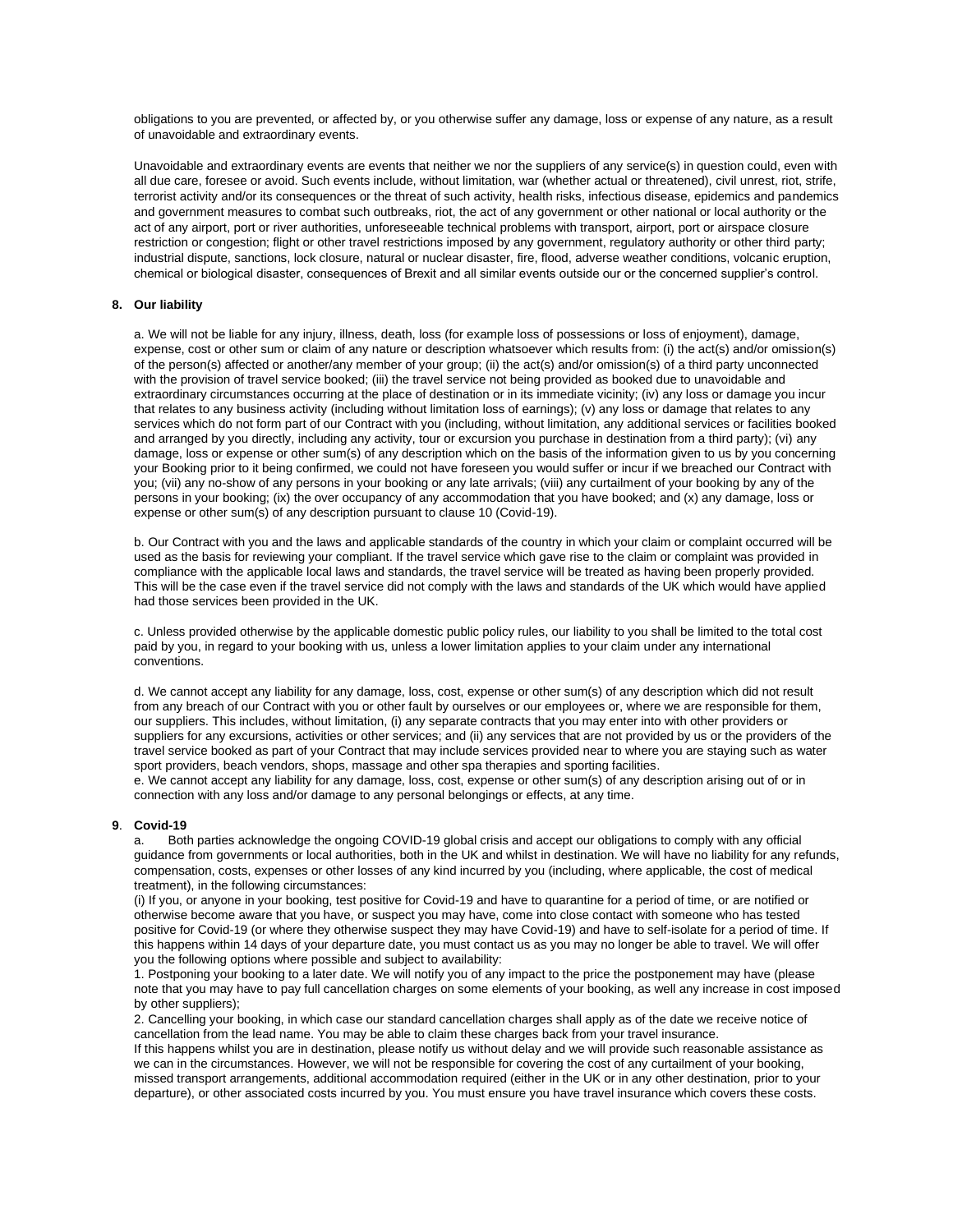(ii) You fail any tests, checks or other measures imposed by a supplier, airline, port or airport, border control authority or other government body or local authority or fail to submit for testing or assessment when requested to do so and, as such, you are denied entry to board the flight, entry to the destination, access to the services or you are otherwise unable to proceed with your booking, or that portion of your booking.

b. You also acknowledge that the accommodation owner and other associated travel service providers will need to comply with national and/or local guidance and requirements relating to Covid-19 and have implemented certain measures as a result. This will likely include specific requirements regarding personal protective equipment, such as use of facemasks by staff (and you may be required to wear a facemask as well), social distancing, maximum number restrictions on the use of certain facilities, designated alternative entrance and exit routes, mandatory hand sanitisation and amendments to the usual or normally expected safety standards and procedures. We do not expect these measures to have a significant impact on your enjoyment of your booking and all measures will be taken with the purpose of securing your safety and those around you.

# **10. Your Behaviour**

All people travelling with us are to conduct themselves in an orderly and acceptable manner and not to disrupt the enjoyment of other guests. If in our reasonable opinion or in the reasonable opinion of any other person in authority, your behaviour or that of any member of your booking is causing or is likely to cause distress, danger or annoyance to any third party (including being threatening or abusive, upsetting, annoying or disturbing any other traveller, our staff or agents or putting any of them in danger) or damage to property, or to cause a delay or diversion to transportation, we reserve the right to consider your booking to have been cancelled by you with immediate effect.

In this event our liability to you will cease and you and the people in your booking will be required to leave your accommodation or other service immediately. We will have no further obligations to you and/or the people in your booking and will not be liable for any damage, loss, refunds expenses, or other costs incurred by you as a result including, without limitation, any return travel arrangements, the costs of cleaning, repairing or replacing property lost, damaged or destroyed by you, compensating any passenger, crew, staff or agent affected by your actions and diverting the aircraft or ship for the purpose of removing you. If you cause damage to the accommodation in which you are staying, you must fully reimburse the accommodation concerned for the cost of the damage before the end of your stay (if the cost has been established by then) or as soon as it has been established (if later). You must also indemnify us for the full amount of any claim (including all legal costs) made against us by the accommodation or any third party as a result. We cannot be held responsible for the actions or behaviour of other guests or individuals who have no connection with your booking or with us.

The lead name shall, at all times ensure that all people in the booking:

(i) comply with any and all Covid-19 requirements during the trip; and

(ii) take into account their personal safety whilst in destination so as not to put themselves or others at unnecessary risk including, without limitation, ensuring that each person takes care when out during the hours of darkness; do not go out alone; do not put themselves in risk situations; are aware of their behaviour and actions in the context of their surroundings; and (iii) comply with all relevant laws.

### **11. Accuracy**

We endeavour to ensure that all the information and prices both on our website and in our brochures and other promotional materials are accurate, however, occasionally changes and errors occur and we reserve the right to correct prices and other details in any such circumstances and at any time. You must check the current price and all other details relating to the travel arrangements that you wish to book before you make your booking. We will not be liable for booking errors which are attributable to you and, should you subsequently need to amend a booking that we have confirmed, amendment charges shall apply. If a price on our booking confirmation, website, brochures or promotional material is obviously incorrect, a booking made on that price will not be valid and we reserve the right to cancel the booking, unless you wish to pay the correct price.

#### **12. Complaints**:

If you have a compliant during your stay, you must inform our resort representative and the relevant supplier of the service whilst in destination and without undue delay, who will endeavour to put things right. You should also try to find a solution whilst you're there.

If your complaint is not resolved locally, you must send formal written notice of your complaint to

[customerservice@sportstoursinternational.co.uk](mailto:customerservice@sportstoursinternational.co.uk) or write to us at Customer Services Department at Sports Tours International Limited, 91 Walkden Road, Walkden, Manchester M28 7BQ within 28 days of your return giving your booking reference and all other relevant information. Please keep your letter concise and to the point. This will assist us to identify your concerns quickly and speed up our response to you.

If you fail to follow the requirement to report your complaint in resort, we will have been deprived of the opportunity to investigate and rectify your complaint and this may affect your rights under this Contract.

Where any payment is made by us in regard to a claim, the person(s) receiving it (and their parent or guardian if under 18 years) agrees to assign to us or our insurers any rights they may have to pursue any third party and must provide us and our insurers with all assistance we may reasonably require.

### **13**. **ABTA**

We are a Member of ABTA, membership number V1479. We are obliged to maintain a high standard of service to you by ABTA's Code of Conduct. We can also offer you ABTA's scheme for the resolution of disputes which is approved by the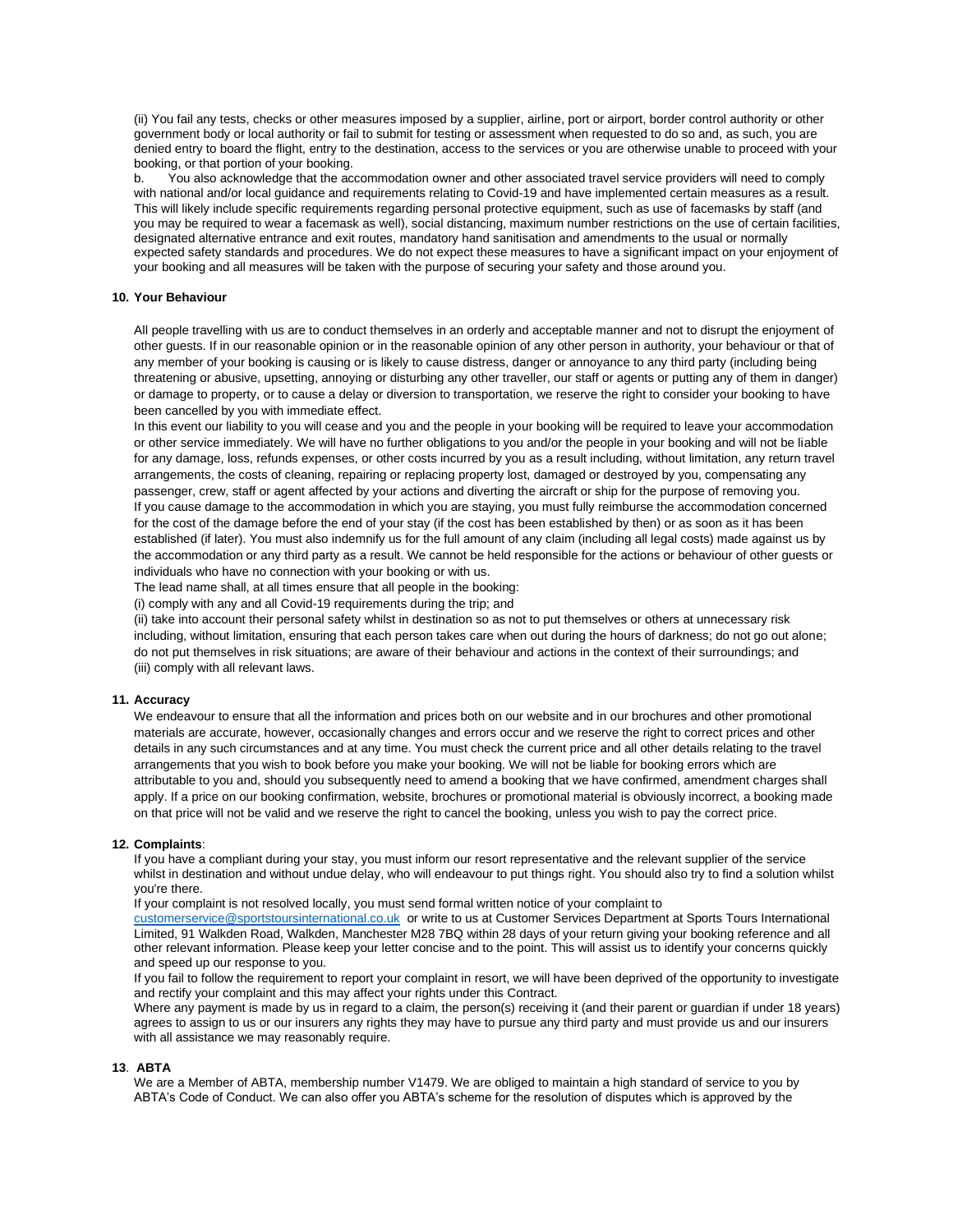Chartered Trading Standards Institute. If we can't resolve your complaint, go [to www.abta.com](http://www.abta.com/) to use ABTA's simple procedure. Further information on the Code and ABTA's assistance in resolving disputes can be found o[n www.abta.com.](http://www.abta.com/)

### **14. Passport, Visa, Immigration and Health Requirements**

It is your responsibility to check and comply with any travel, passport, visa, entry, health, vaccination, testing and immigration requirements applicable to your booking. Requirements change on a regular basis and you must therefore continually check and monitor the requirements up to your date of return, both in regard to the countries to which you are travelling to or through - and any requirements on your return to the UK.

In addition to the relevant embassies and/or consulates, information can also be found on the following websites:

FCDO (https://www.gov.uk/foreign-travel-advice)

NaTHNaC (https://travelhealthpro.org.uk/)

Brexit (https://www.gov.uk/visit-eu-switzerland-norway-iceland-liechtenstein)

GHIC: (https://www.gov.uk/global-health-insurance-card)

Passports: (https://www.gov.uk/apply-renew-passport)

https://www.gov.uk/government/organisations/department-for-transport

We do not accept any responsibility or liability if any member of your booking cannot travel or gain entry to an event and/or venue because they have not complied with any travel, passport, visa, vaccination, testing or immigration requirements or are not in possession of necessary travel documentation (including, without limitation, vaccination certificates, testing kits and any other required documentation).

Most countries now require passports to be valid for at least 6 months after your return date. If your passport is in its final year from date of issue, you should check with the Embassy of the country you are visiting.

You agree to reimburse us in relation to any fines or other losses which we incur as a result of your failure to comply with any such requirements.

# **15. Excursions**

Excursions, events or other tours/activities that you may choose to book or pay for whilst you are on holiday, or with a third party before you travel, do not form part of your Contract with us.

Instead, Your contract will be with the operator of the excursion, event or tour/activity and not with us – and we shall not be responsible or liable for the provision of any such excursion, event or tour/activity or for anything that happens during the course of its provision by the operator.

#### **16. Data protection**

Our privacy policy sets out what personal data we collect about you, how and why we use it, who we disclose it to, and how we protect your privacy in accordance with the UK GDPR: https://www.sportstoursinternational.co.uk/privacy/ It is possible that photographs or video may be taken for inclusion in our brochure or website or for other promotional purposes. By booking with us and, unless you tell us otherwise, you consent to us using any such photographs or video without charge (whether current or in the future). Where it is practical to do so, we will seek the consent of any persons who are prominently included in any shots. Consent will not generally be sought from persons who only appear in the background and are not identifiable. No persons will be identified by name. Our privacy policy includes provision for your being able to contact us to withdraw your consent to any further such use, as from receipt of your notice to that effect.

### **17. Variation**

These booking conditions may be varied by us at any time and at our sole discretion. Any new booking conditions will be published on our website and will have immediate effect.

### **18. Law and Jurisdiction**

These booking conditions and any agreement to which they apply are governed in all respects by English law. We both agree that any dispute, claim or other matter which arises between us out of or in connection with your Contract or booking will be dealt with by the exclusive jurisdiction of the Courts of England and Wales.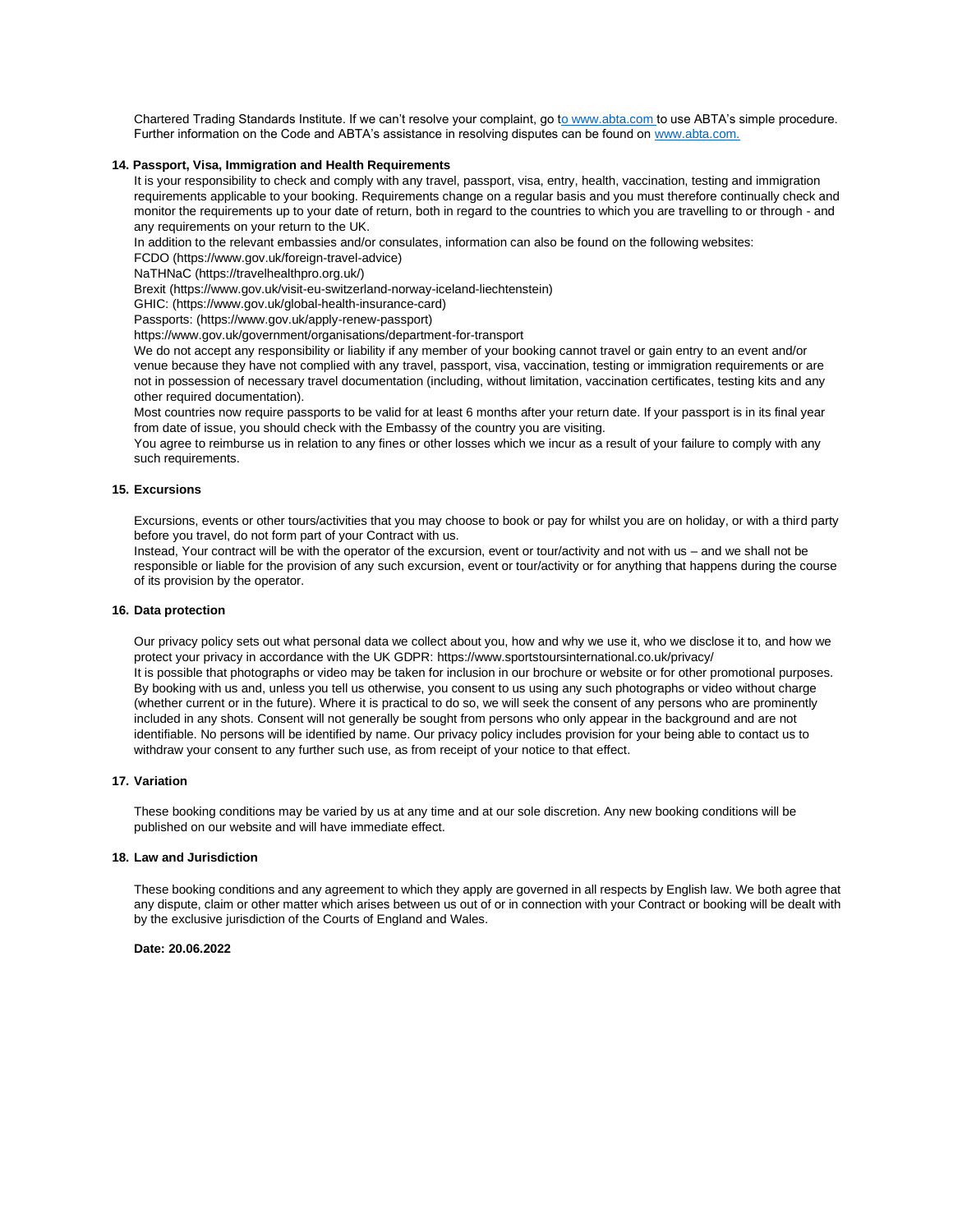### **Section C: Single travel service bookings with a third party**

This Section C applies to single travel service bookings (such as accommodation-only, or event-only bookings) made with a thirdparty service provider, where we act as agent in making the booking for you and where your contract is with the third-party service provider (and not us).

### Our details:

**SPORTS TOURS INTERNATIONAL LTD (trading as Sports Tours International, Club La Santa UK, Graham Baxter Sporting Tours, Wheel2Wheel Holidays, Walk2Walk Holidays, Freewheel Holidays, MyFirst and the Golf Travel Club).** Registered office: Spectrum, 56-58 Benson Road, Birchwood, Warrington WA3 7PQ. Company registration number 2207655.

| Contact details:        |                                                                           |
|-------------------------|---------------------------------------------------------------------------|
| Tel:                    | +44 (0) 161 703 8161                                                      |
| Email:                  | sales@sportstoursinternational.co.uk                                      |
| Correspondence address: | Sports Tours International, 91 Walkden Road, Walkden, Manchester, M28 7BQ |

#### **1. Your contract**

a. In these booking conditions references to "you" and "your" means the first named person on the booking (the lead name) and all persons named on the booking (including anyone who is later added or substituted) and any one of them, as applicable. The lead name shall be responsible for the administration and correspondence in regard to the booking and warrants that they have the authority to make the booking (and any amendments and/or cancellations) on behalf of all the persons named on the booking.

The lead name shall be liable for:

- (i) the full payment of any deposits and balances;
- (ii) the payment of any amendment fees or cancellation charges levied by the third-party service provider in accordance with their terms and conditions;
- (iii) confirming the details of the persons in the booking to us (so that we might pass such booking details on to the third-party service provider);
- (iv) passing on to all persons in the booking any and all information issued by us and/or the third-party service provider including, without limitation, the third-party service provider's confirmation of your booking; the third-party service providers terms and conditions and our booking conditions.
- b. Your contract ("Contract") will be with the third-party service provider (e.g., the event organiser) and their terms and conditions will apply to your booking – a copy of which will be made available to you prior to you making a booking with us. In making a booking with us, the lead name is regarded as having read, understood and agreed to:
	- (i) the third-party service provider's terms and conditions of Contract; and
	- (ii) our booking conditions (where we act as agent in making the booking for you with the third-party service provider); on behalf of themselves and everyone else in the booking.

### **2. Payment**

Payments are taken in full and the applicability of any refunds and/or part refunds are subject to the terms and conditions of the third-party service provider. Where tickets are issued and, if the tickets are subsequently lost, they may potentially not be replaceable without full payment again.

#### **3. Changes and Cancellations**

Any changes and cancellations that you may wish to make to your booking will be subject to the terms and conditions of the third-party service provider. Generally, with entries to events, names are may not usually be substituted and/or amended, without with the express prior permission from the event organiser, who may also charge an administration fee. Please note, with most events, names cannot be changed at all.

Please therefore ensure that you and all members of your party are adequately insured from the date that you make your booking. You must be satisfied that your insurance fully covers all your personal requirements including, without limitation, full Covid-19 cover, personal belongings, any pre-existing medical conditions, cancellation charges, medical expenses and repatriation costs in the event of accident or illness.

Similarly, the third-party service provider may make changes to the event date or structure of the event/experience without notice. In the unlikely event of the cancellation/postponement of any such events by the third-party service provider, for whatever reason, Sports Tours International cannot be held liable for any damage, loss, refund, cost inconvenience or other expense that you may incur from or in connection with any such cancellation and/or postponement. Please check the third-party service provider's terms and conditions in regard to any rights you may or may not have, in these circumstances.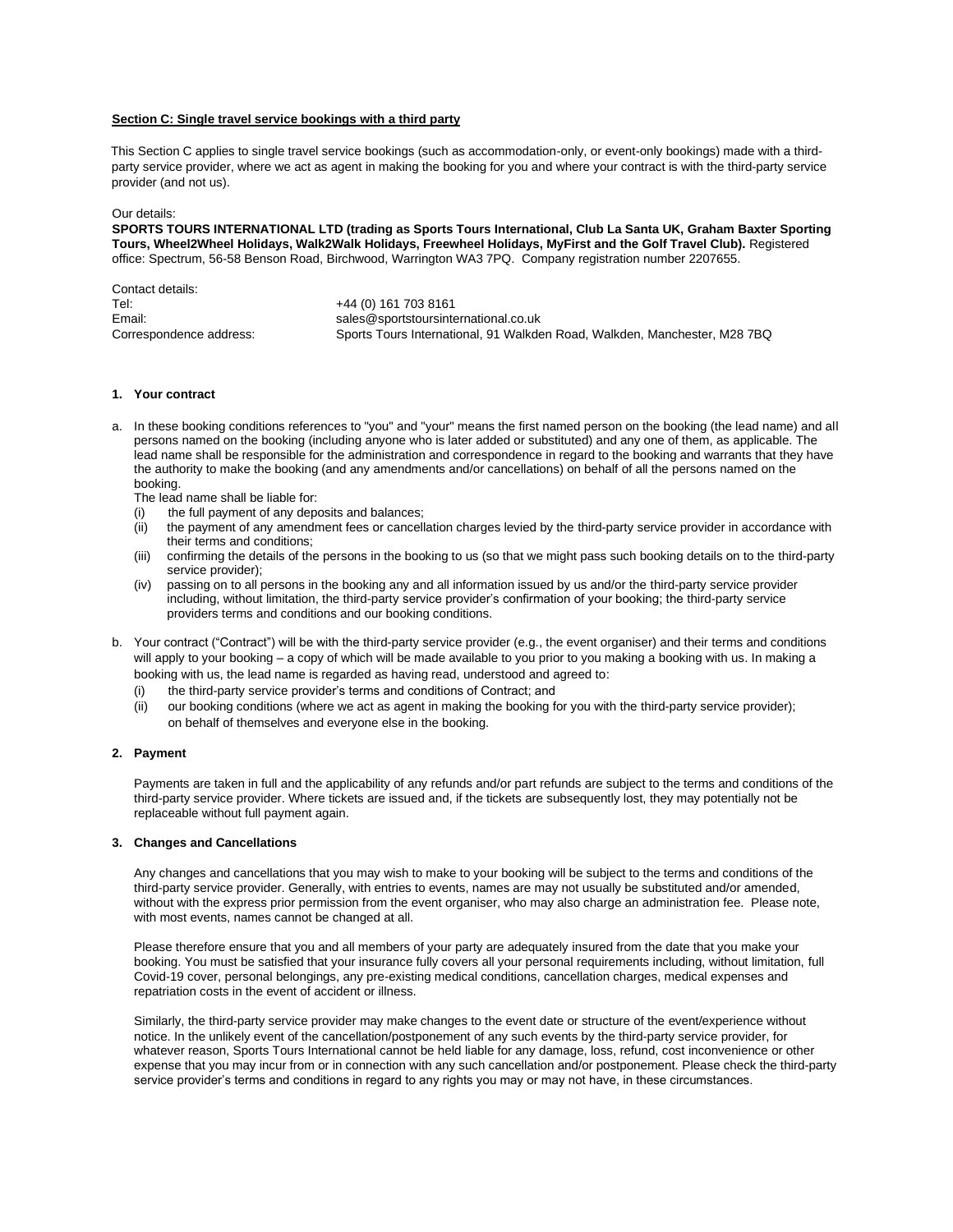# **4. Complaints**:

If you have a compliant during your stay, you must inform the relevant third-party service provider whilst in destination and without undue delay, who will endeavour to put things right.

### **5. Accuracy**

We endeavour to ensure that all the information and prices both on our website and in our brochures and other promotional materials are accurate, however, occasionally changes and errors occur and we reserve the right to correct prices and other details in any such circumstances and at any time. You must check the current price and all other details relating to the travel arrangement that you wish to book before you make your booking. We will not be liable for booking errors which are attributable to you and, should you subsequently need to amend a booking, amendment charges shall apply. If a price on our website, brochures or promotional material is obviously incorrect, a booking made on that price will not be valid and we reserve the right to cancel the booking, unless you wish to pay the correct price.

### **6. Passport, Visa, Immigration and Health Requirements**

It is your responsibility to check and comply with any travel, passport, visa, entry, health, vaccination, testing and immigration requirements applicable to your booking. Requirements change on a regular basis and you must therefore continually check and monitor the requirements up to your date of return, both in regard to the countries to which you are travelling to or through - and any requirements on your return to the UK.

In addition to the relevant embassies and/or consulates, information can also be found on the following websites:

FCDO (https://www.gov.uk/foreign-travel-advice)

NaTHNaC (https://travelhealthpro.org.uk/)

Brexit (https://www.gov.uk/visit-eu-switzerland-norway-iceland-liechtenstein)

GHIC: (https://www.gov.uk/global-health-insurance-card)

Passports: (https://www.gov.uk/apply-renew-passport)

https://www.gov.uk/government/organisations/department-for-transport

We do not accept any responsibility or liability if any member of your booking cannot travel or gain entry to an event and/or venue because they have not complied with any travel, passport, visa, vaccination, testing or immigration requirements or are not in possession of necessary travel documentation (including, without limitation, vaccination certificates, testing kits and any other required documentation).

Most countries now require passports to be valid for at least 6 months after your return date. If your passport is in its final year from date of issue, you should check with the Embassy of the country you are visiting.

You agree to reimburse us in relation to any fines or other losses which we incur as a result of your failure to comply with any such requirements.

# **7. Behaviour**

If, in the reasonable opinion of the third party service provider and/or any other person in authority, your behaviour or that of any member of your booking is causing or is likely to cause distress, danger or annoyance to any third party (including being threatening or abusive, upsetting, annoying or disturbing any other traveller, third party service provider and/or their staff, agents or putting any of them in danger) or damage to property, or to cause a delay or diversion to transportation, the third party service provider may deem your booking to have been cancelled by you with immediate effect. In this event their liability to you may cease and you and the people in your booking will be required to leave your accommodation or other service immediately. In this event, we will have no obligation to you and/or the people in your booking and we will not be liable for any damage, loss, refunds expenses, or other costs incurred by you arising out of or in connection with this clause including, without limitation, any return travel arrangements, the costs of cleaning, repairing or replacing property lost, damaged or destroyed by you, compensating any other traveller, third party service provider and/or their staff, or agents, affected by your actions. If you cause damage to the accommodation in which you are staying, you must fully reimburse the accommodation concerned for the cost of the damage before the end of your stay (if the cost has been established by then) or as soon as it has been established (if later). You must also indemnify us for the full amount of any claim (including all legal costs) made against us by the third-party service provider (e.g., the accommodation provider) or any third party as a result.

### **8. Liability**

Sports Tours International shall not be liable for any death, personal injury, illness or loss (for example loss of possessions or loss of enjoyment), damage, expense, cost or other sum or claim of any nature or description howsoever arising out of or in connection with your Contract with the third-party service provider.

### **9. Excursions**

In the event that you book any excursions, events or other tours/activities with any third party, your contract will be with the operator of the excursion, event or tour/activity and not with us – and we shall not be responsible or liable for the provision of any such excursion, event or tour/activity or for anything that happens during the course of its provision by the operator.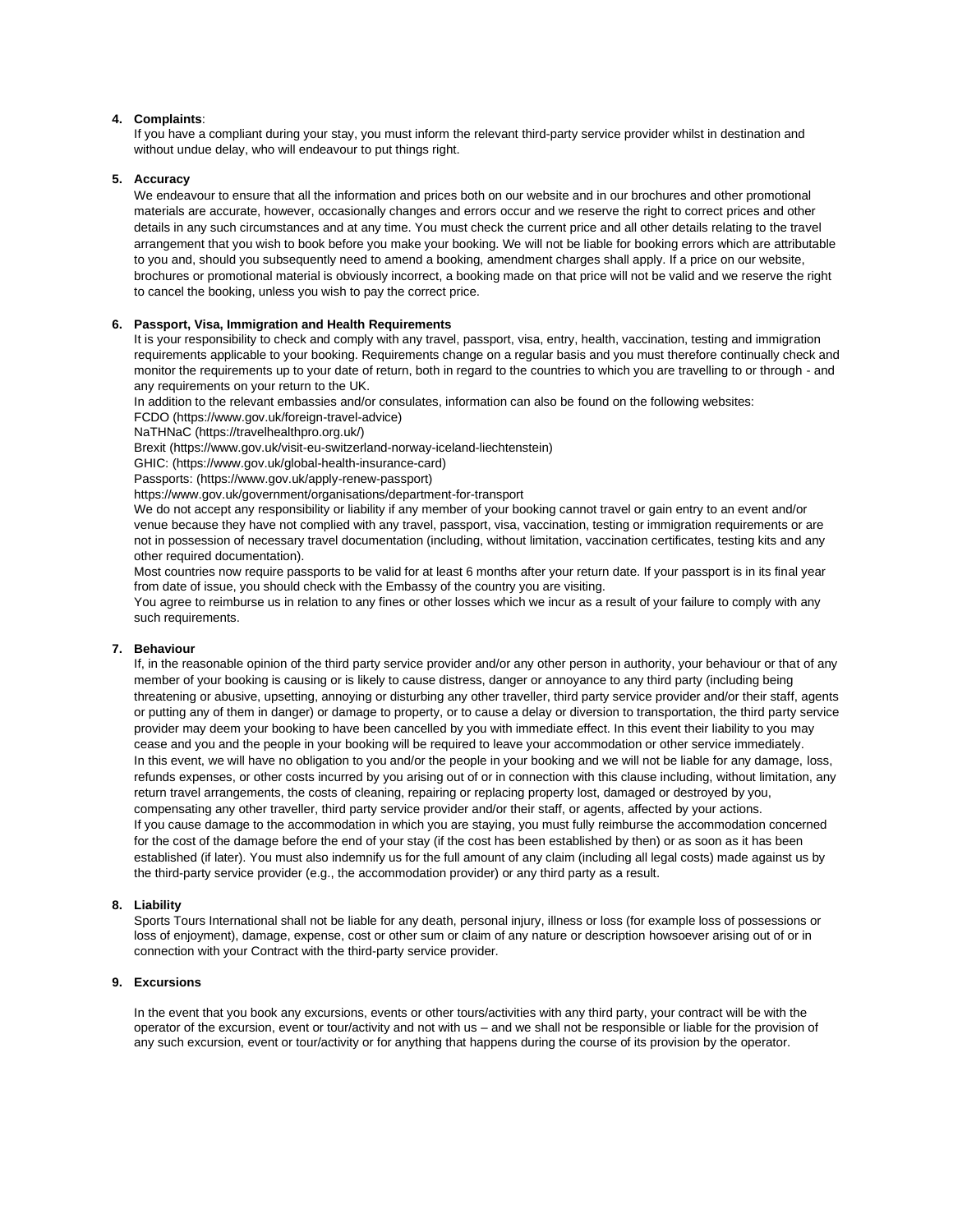### **10. Data protection**

Our privacy policy sets out what personal data we collect about you, how and why we use it, who we disclose it to, and how we protect your privacy in accordance with the UK GDPR: https://www.sportstoursinternational.co.uk/privacy/

# **11. Variation**

These booking conditions may be varied by us at any time and at our sole discretion. Any new booking conditions will be published on our website and will have immediate effect.

# **12. Law and Jurisdiction**

These booking conditions are governed in all respects by English law. We both agree that any dispute, claim or other matter which arises between us out of or in connection with your booking will be dealt with by the exclusive jurisdiction of the Courts of England and Wales.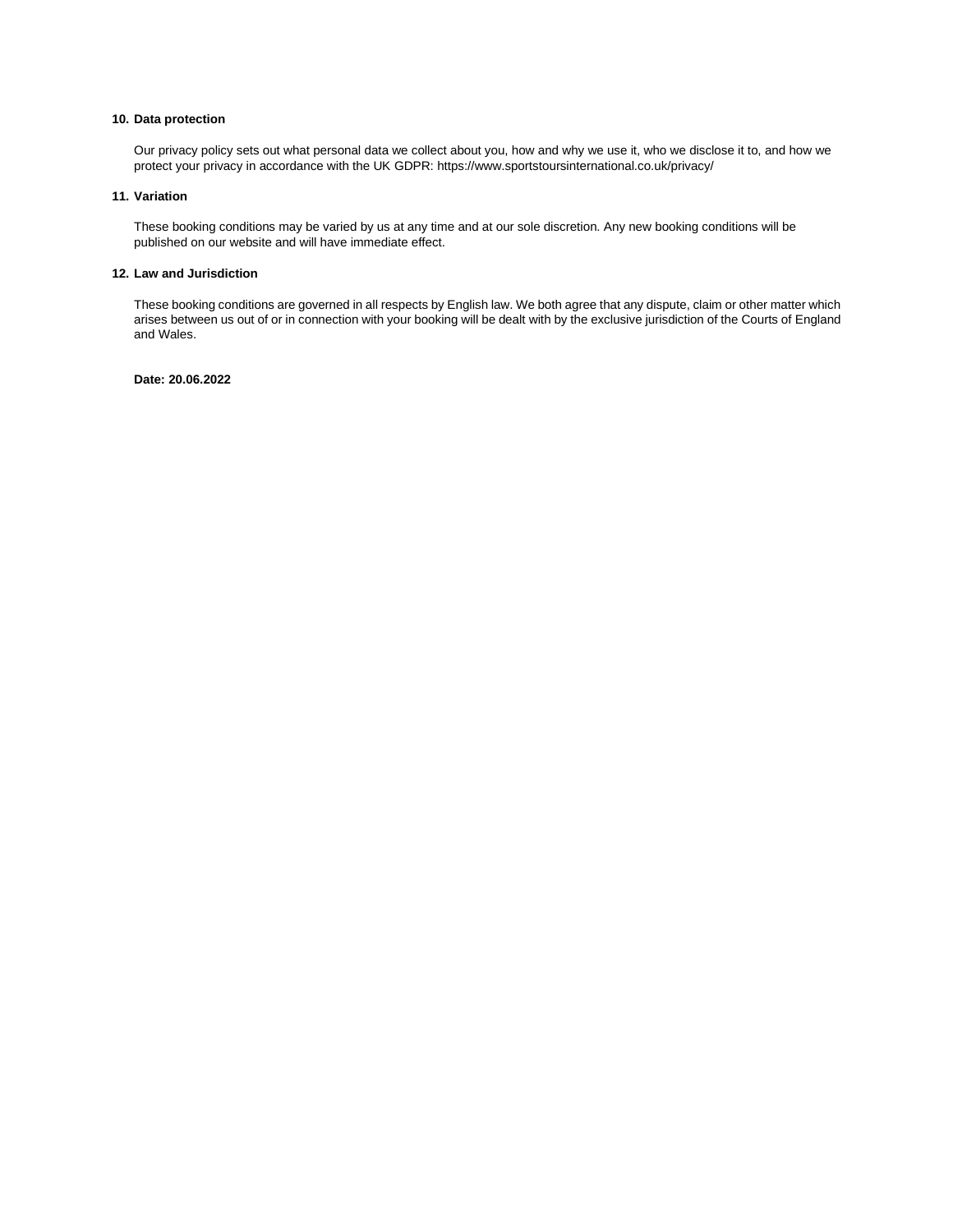### **Section D: Other Important Information**

- **1**. **Events**
	- a. Event Entry forms for some events, entrants are obliged to fill in the appropriate official entry form, which we will send to you. This form must be returned within 7 days, or by any specified date for that event, to the issuing office or the specified location. Entries are subject to the event's conditions of entry, which are outside of our control. Failure to return the signed entry form within the specified time may result in your race entry being refused, your booking cancelled and the loss of all monies you have paid.
	- b. All requested medical information must be supplied otherwise the entry may be invalid.
	- c. Some events may require a medical certificate to be able to enter. You will be advised of this at the time of booking, but it is your responsibility (and expense) to ensure you have organised this in accordance with the requirements of the event organiser
	- d. Events may change their security and safety arrangements at the last minute and without notice and we have no control over this. Please be prepared for this eventuality and pay attention to and comply with any advice given by any security officials and/or event organisers.
	- e. Certain events may require participants to undertake anti-doping procedures. It is a condition of your Contract with us that you will comply with this event requirement and condition, otherwise your participation may be barred or annulled by the event organiser.
	- f. Participation or attendance at events may grant the event organiser permission to use your image in any subsequent promotion or communication about the event, whether it be via TV, printed material, online or otherwise. If you do not agree to this, you should not enter the event.
	- g. Many events do not permit the resale or swapping of entries and we would recommend you only do this where authorised by the event organizer. Contravention of this may render your entry to the event as being void.
	- h. In the event that you or any member of your booking fails to comply with any provisions of this clause 1, or any other requirement of the event organisers and/or officials, we will not be liable in any way for any loss, damage, cost, refund or other expense incurred by you or a member of your booking, howsoever arising, (whether monetary (i.e., non-refundable event fees) or otherwise) or for any inconvenience caused.
- **2 Cycling/Triathlons** where we arrange flights for cyclists and triathletes, we do not accept any responsibility or liability in the event that the airline/carrier fails to carry your cycle - or any other equipment - on the same flight as yourself. We will use our reasonable endeavours to liaise with the relevant airline/carrier to expedite speedy delivery, but we are not liable for any delayed or non-delivery of your equipment by the airline/carrier. If you have reserved bike hire through us, please refer to the separate terms and conditions covering this.
- **3**. **Baggage** typically one average sized suitcase only per person is permitted by the airline/carrier weight allowances do vary dependant on the carrier, so please check with the carrier directly. Infants do not have any baggage allowance. Due to recent security alerts, the approved items for carriage within the cabin and/or aircraft hold have been subject to change. Please refer to your carrier for the very latest information prior to your departure, in addition to the UK departure airport's website and www.dft.gov.uk
- 4. **Hotel/accommodation Check In/Check Out** the standard international practice is to let rooms from mid-afternoon on the day of arrival until mid-morning of the day of departure. Occasionally when you arrive at your accommodation, you may have to wait a short while until your room is ready. Similarly, if you are leaving the destination on a flight later in the day, you may be required to check out of your hotel room earlier in the day. In some cases, you may be able to extend you stay in your room or have access to facilities at the accommodation to change and refresh yourself in, but we cannot guarantee this, and this should be arranged with the accommodation management directly and any additional and associated costs will be payable by you.
- **5**. **Accommodation Room Sharing** applicable to Sections A and B only. If you are travelling alone and do not wish to pay the applicable supplement for a single room, we will, if you wish and subject to availability, match you up with someone of the same sex on a "twin to share" basis wherever possible. If you select a room sold on this "twin to share" basis you will be sharing with another participant on the tour and will not have sole use of the room. In such cases we are not allowed to give any details regarding the name, address or phone contact of the parties requesting sharing arrangements. Please note, you must inform us in advance of any medical conditions or personal issues that may negatively impact on someone else's enjoyment of the trip, for example, snoring – if you do not inform us, then we reserve the right to change your booking to a single room and you will be liable for any additional charges. Note: where a room has been booked for one person only, whether it be a single room or the sole occupancy of a larger room, no other person is permitted to stay in that room, even if there is physically space for that person.
- **6**. **Insurance** we are an introducer appointed representative for Endsleigh, with whom we have partnered with to develop a bespoke insurance policy that is specifically designed for participation on our tours. The policy is available to UK and Non-UK residents and will cover trips in the UK, Europe and Worldwide. For more details visit [https://www.sportstoursinternational.co.uk/travel-insurance/.](https://www.sportstoursinternational.co.uk/travel-insurance/) It is not obligatory that you take out such insurance with Endsleigh and you should check the market to find a policy that meets your requirements. You must satisfy yourself that you have